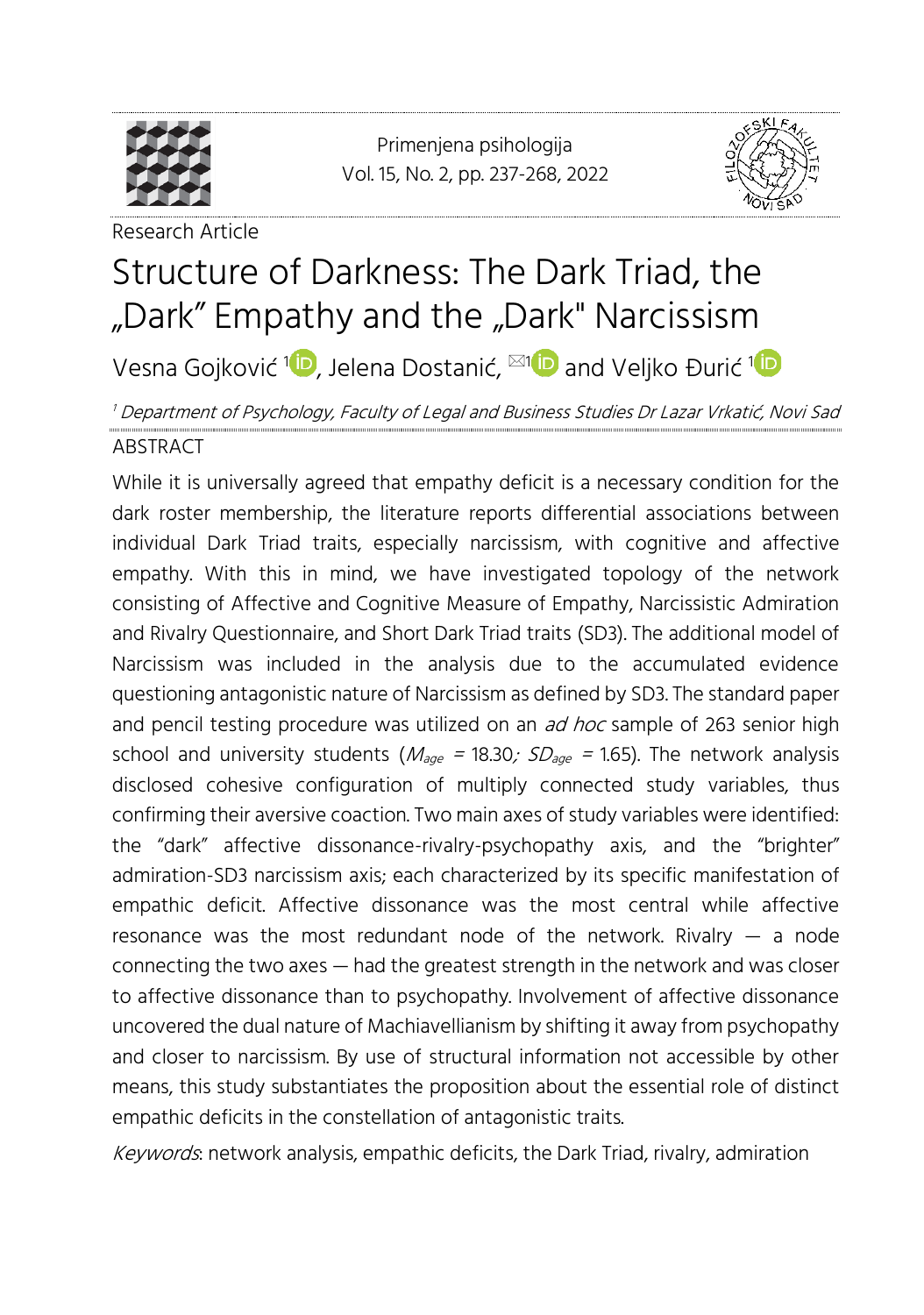UDC: 159.923:159.97 DOI: 10.19090/pp.v15i2.2380 Received: 11.11.2021. Revised: 09.03.2022. Accepted: 24.03.2022.

#### $\overline{\boldsymbol{\theta}}$  $\left(\mathrm{cc}\right)$

Copyright © 2022 The Author(s). This is an open access article distributed under the terms of the [Creative Commons Attribution](https://creativecommons.org/licenses/by/4.0/)  [License](https://creativecommons.org/licenses/by/4.0/), which permits unrestricted use, distribution, and reproduction in any medium, provided the original author and source are credited.

Corresponding author email: jelena.dostanic.sm@gmail.com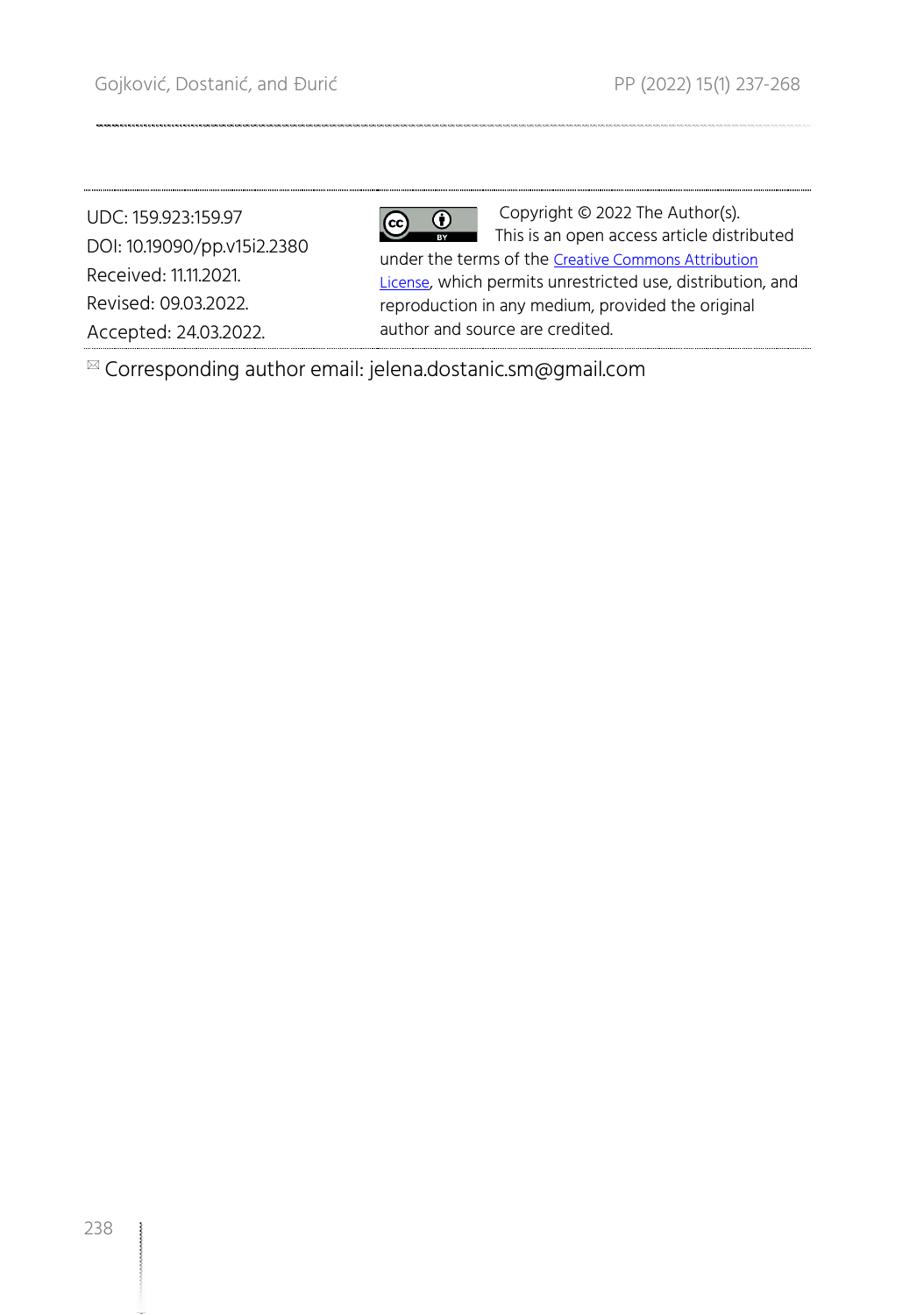### Introduction

The concept of Dark Triad (DT; Paulhus & Williams 2002) is based on the idea that human malevolence is best understood as a constellation of three unique but overlapping malevolent traits: psychopathy, Machiavellianism, and narcissism. Since its inception, the Short Dark Triad (SD3; Jones & Paulhus 2014) has become the most popular DT measurement instrument as it has repeatedly demonstrated its value for study of socially undesirable personality traits. Being a concise and reliable estimate of the DT, it has been translated to various languages and has been used in numerous empirical studies worldwide. As such, it has stimulated debates about the dark core of personality and its relations with fundamental personality traits (Hodson et al., 2018; Moshagen et al., 2018). However, divergent linear associations of narcissism with psychopathy and Machiavellianism questioned not only the antagonistic nature of narcissism but also the very concept of the DT (Miller et al., 2017; Persson et al., 2019). As more studies have repeatedly indicated the multifaceted nature of DT constructs (Watts et al., 2017), it seems plausible to assume that a more elaborated approach to each individual DT trait – such as narcissism – should be helpful for our understanding of dark personalities.

Nevertheless, in majority of studies on the DT data were analyzed under the standard latent variable model i.e., the assumption that manifest covariance among the traits is due to the underlying effect of a shared latent variable. Though they have greatly improved our knowledge, these studies fall short in providing information on structural relationships of DT traits with personality traits that are closely embroiled in the very conceptualization of DT, such as empathy.

While empathy deficit is a necessary condition for the dark roster membership (Paulhus, 2014), it was not uniformly confirmed across all DT traits since differential associations between individual DT traits (above all, narcissism) with cognitive and affective empathy have been reported in the literature (Jonason & Kroll, 2015; Kajonius & Björkman, 2019). Incongruence of these reports can be explained by the dual nature of narcissism as defined by SD3 (SD3N;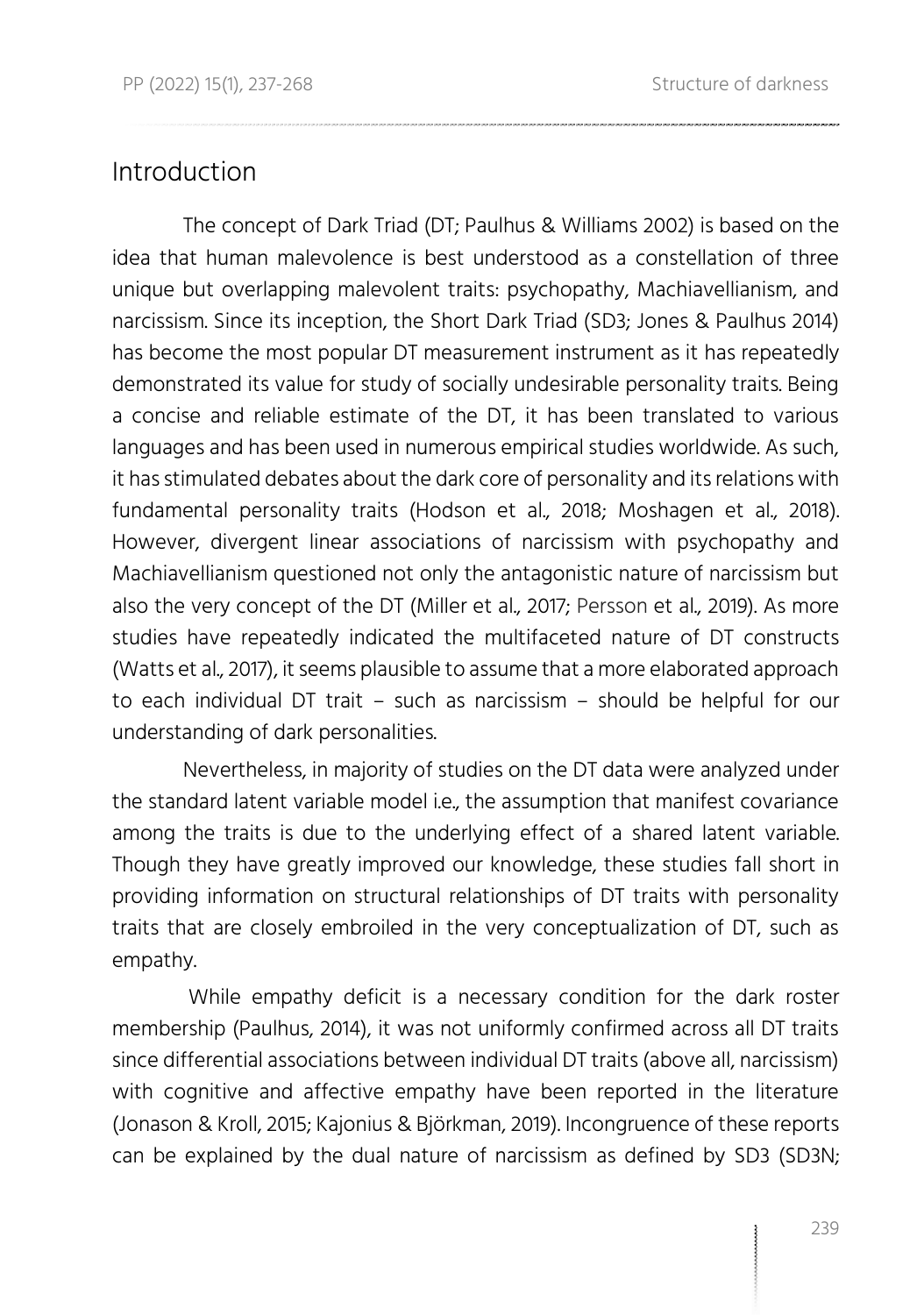Rogoza et, al. 2018), but can also be attributed to the dual nature of empathy that is not captured by either Interpersonal Reactivity Index (IRI; Davis, 1983) or Empathy Quotient (EQ; Baron-Cohen & Wheelwright, 2004), by far the most widely used empathy scales (Hall & Schwartz, 2019). Contrary to the standard latent variable model, the network analysis model rests on the assumption that psychological variables directly affect each other and that their covariance is not rooted in the veiled existence of an underlying construct (Epskamp et al., 2017). So far, there are no studies investigating structural constellation of DT traits in the context of divergent manifestations of empathy and the dual manifestations of narcissism. The present study was conducted to fill this void.

Heterogeneity of the SD3 narcissism: the bright and the dark face of

SD3 narcissism

While there is strong evidence about empirical overlap of all DT traits there is also sufficient evidence indicating consistent and substantial divergence of narcissism from psychopathy and Machiavellianism. Heterogeneity of the SD3N has been repeatedly demonstrated by its divergent correlation with empathy and other external criteria (Muris et al., 2017). This led some authors to question equal importance of narcissism's contribution to the DT construct since– in the company of psychopathy and Machiavellianism – narcissism is viewed as the "the lightest" (Egan et al., 2014) or the "brightest" DT trait (Rauthmann & Kolar, 2012). Furthermore, narcissism's nomological network was found to be meaningfully different from a substantial overlap between nomological networks of psychopathy and Machiavellianism (Vize et al., 2018). Divergent status of narcissism vis-à-vis two other DT traits is also evident with respect to relations to basic personality traits and different psychosocial outcomes (Jonason et al., 2015; Muris et al., 2017; Prusik & Szulawski, 2019). In contrast to two other DT traits, narcissism is a poor predictor of antisocial and asocial online behaviors (Moor & Anderson, 2019), is even positively related to motivation at work and burnout resilience (Prusik & Szulawski, 2019), and is positively related to emotional intelligence and leadership/authority (Szabó & Bereczkei, 2017). This discrepancy is especially evident after controlling for the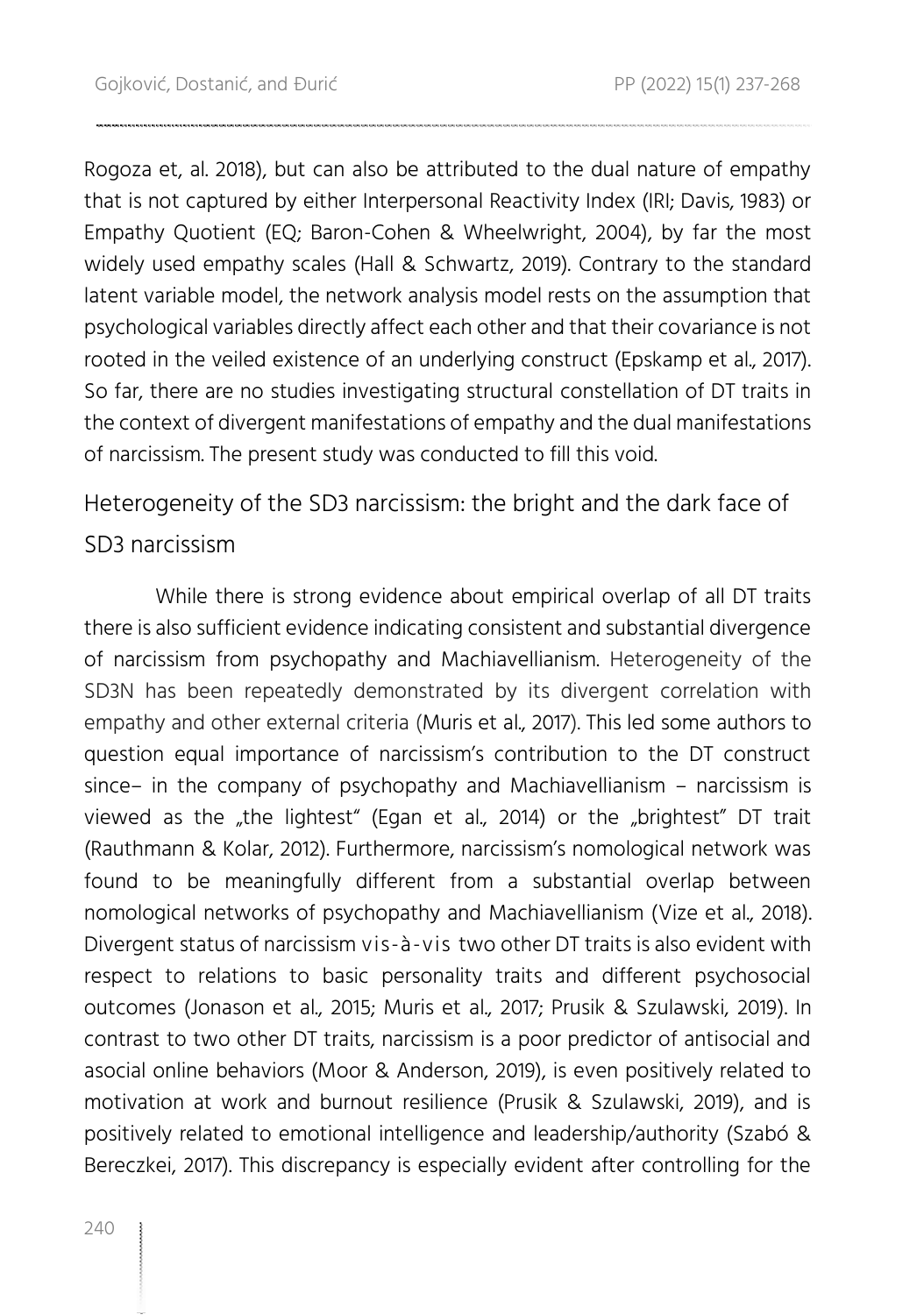common variance of DT traits as residualized narcissism, as opposed to residualized psychopathy and Machiavellianism, positively correlates with Extroversion, Conscientiousness and Openness (Muris et al., 2017).

Dual nature of narcissism: admiration and rivalry

Although there is a universal agreement about its maladaptive nature, there is also convincing evidence that contrary to two other DT traits narcissism has the essential features of not only antagonism, but also agency (Back, 2018). In their theoretical model of grandiose narcissism Back and his colleagues (Back et al., 2013) postulated two contrasting yet correlated dimensions of grandiose narcissism: admiration (self-promoting, agentic, self-enhancing) and rivalry (aggressive, derogating, antagonistic, self-protective). Admiration (the interpersonal component) and rivalry (the intrapersonal component) supplement each other to form a more inclusive picture of grandiose narcissism. This approach, operationalized by the Narcissistic Admiration and Rivalry Questionnaire (NARQ), has demonstrated its utility in studies on social consequences of narcissism, as initial admiration-driven popularity of narcissists is quenched by their manifestations of rivalry (Leckelt et al., 2015) eventually affecting quality and stability of romantic relationships (Wurst et al., 2017). Furthermore, admiration is positively correlated while rivalry is negatively correlated with forgiveness (Fatfouta et al., 2017) and willingness to apologize (Leunissen et al., 2017). The difference between agentic and antagonistic dimensions of narcissism is also documented by the finding that admiration is positively, and rivalry is negatively associated with prosocial and self-improving dimensions of consumption behavior (Martin et al., 2019). Admiration is positively correlated with Extroversion while Rivalry is negatively correlated with Agreeableness (Rogoza et al., 2016). Rogoza, Kowalski, and Schermer (2019) report that SD3N is closely related to admiration, a finding suggestive of predominately agentic nature of SD3N. Recently it was reported that admiration, similar to SD3N, is positively while rivalry is negatively associated with measures of trait empathy (Burgmer et al., 2021). However, the evidence on structural relationship between the SD3N/admiration cluster and empathy as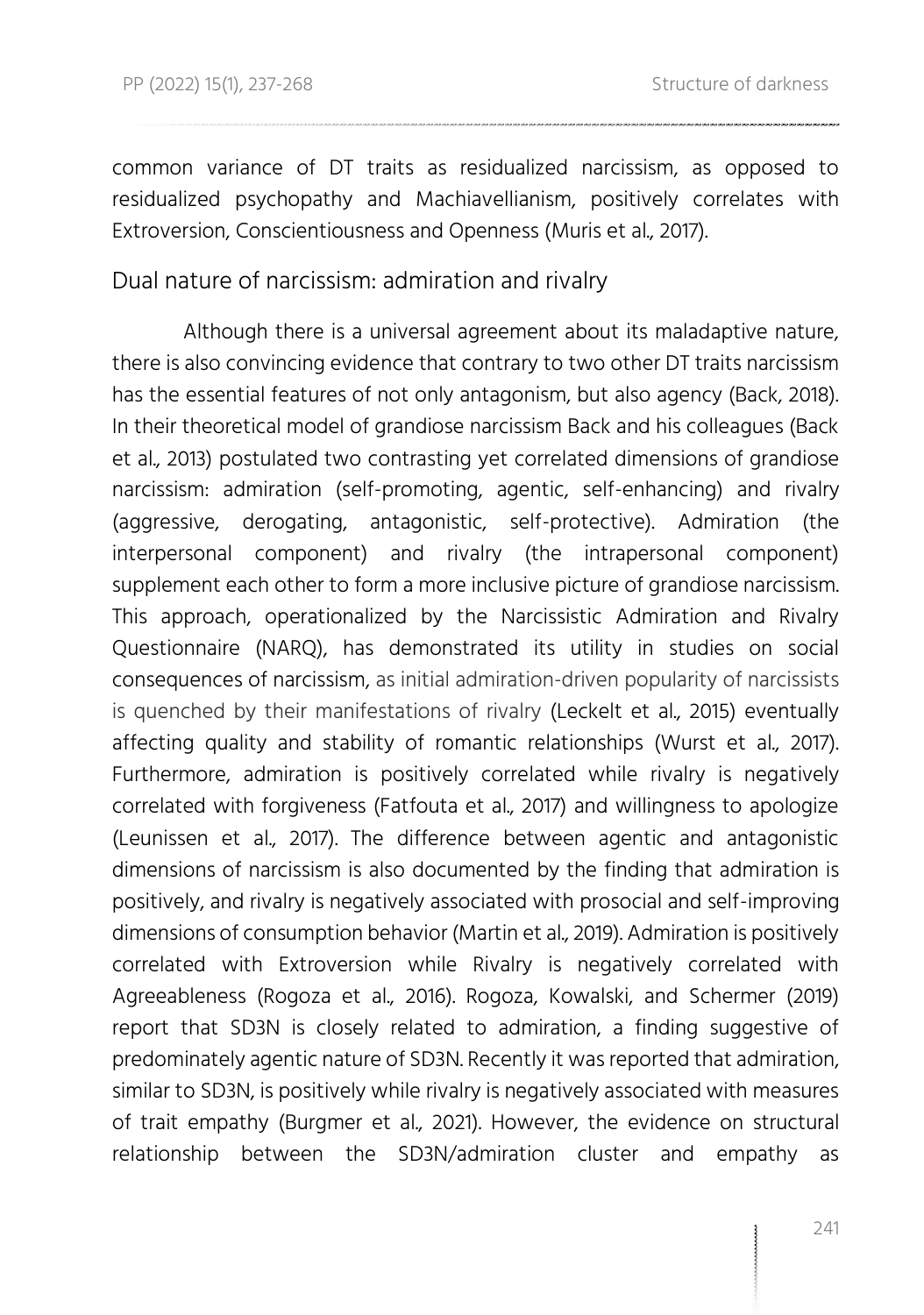operationalized by Affective and Cognitive Measure of Empathy (ACME; Vachon & Lynam, 2016), is still wanting. This evidence should provide critical information regarding agentic/antagonistic nature of the SD3N.

### Lack of empathy: the dual nature of empathy

In spite of remarkable disagreements among conceptual and operational definitions in the literature, empathy has been central to explanation of human nature (Hall & Schwartz, 2019) as our hardwired (Bernhardt & Singer, 2012) capacity for cognitive (knowing what others feel) and affective empathy (feeling what others feel) is so fundamental for social bonding and cooperation. While absence of empathic responding has been recognized as the common feature of all DT traits (Heym et al., 2019), there is no universal agreement on how lack of empathy is associated with the DT.

Heartless and dispassionate face of dark personalities was not uniformly confirmed across all DT traits since differential associations between individual DT traits with cognitive and affective empathy were reported in the literature. Jonason and Krause (2013) found that narcissism was linked to empathy skills, whereas psychopathy and Machiavellianism were linked to empathy deficits. In a more recent study (Turner et al., 2019) psychopathy was unrelated to cognitive empathy, whereas narcissism and Machiavellianism were both positively related to cognitive empathy. The picture was additionally complicated by Kajonius and Björkman (2019) who reported a very strong negative relationship between dispositional trait-based empathy with all DT traits and absence of any relationship between DT traits with ability-based empathy.

This inconsistent relationship between dark traits and various indices of empathy might be accounted for by inadequacy of traditional measures of empathy as all three studies relied on psychometric scales that were not sensitive to difference between resonant and dissonant manifestations of affective empathy (Basic Emphaty Scale - BES; Jolliffe & Farrington, 2006; EQ; Baron-Cohen & Wheelwright, 2004; IRI; Davis, 1983).

Affective empathy is commonly understood as sharing the same emotional state with another person. This definition is limited in its scope since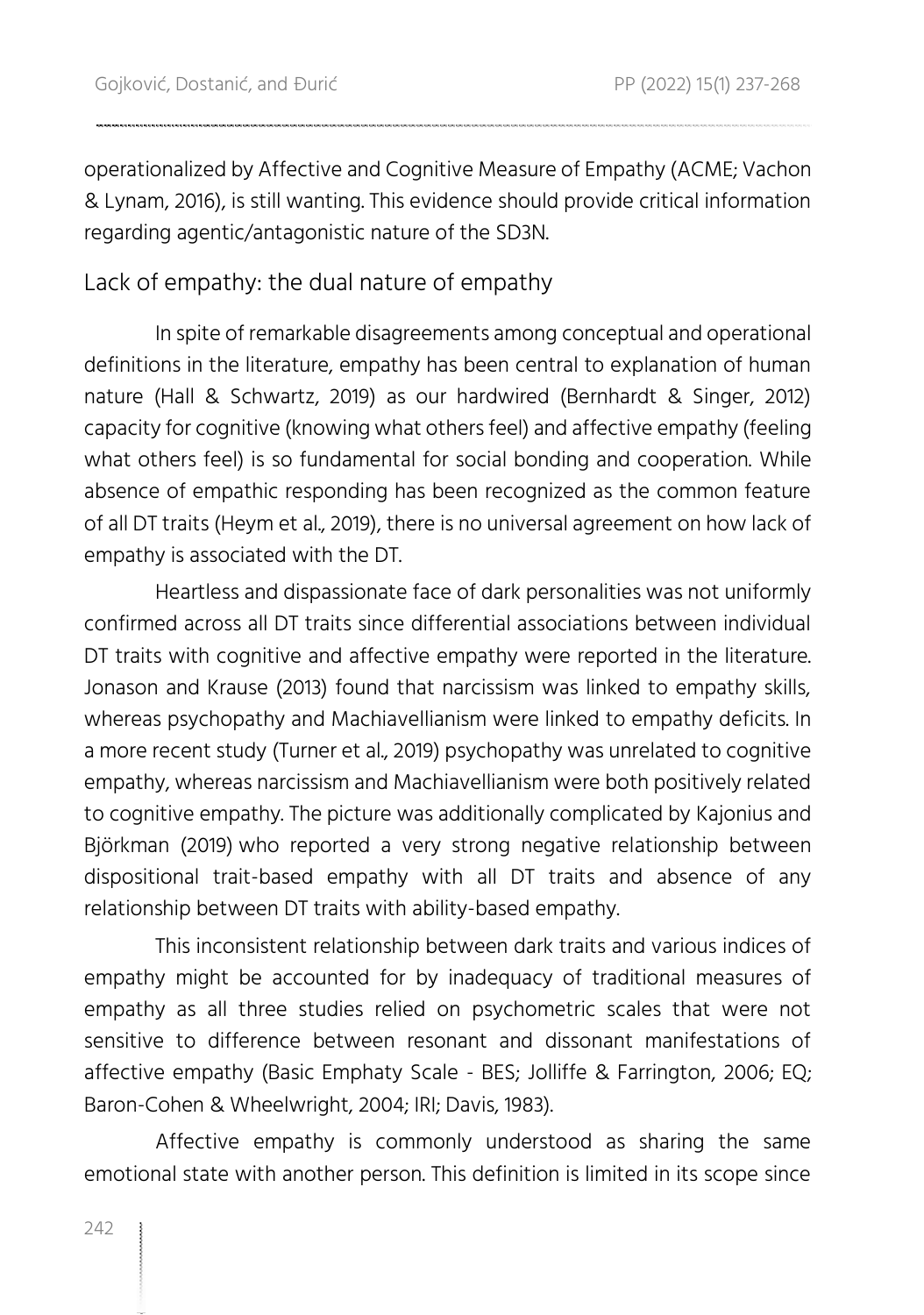it refers only to positive, resonant manifestations of affective empathy. However, empathy deficits observed in antisocial personalities also entail dissonant or "contrast empathy" (Stotland et al., 1971), that is experiencing hatred and even joy in situations where most people feel compassion and concern when witnessing the pain of others. Accordingly, empathy deficits are not limited only to absence of appropriate emotions but also entail presence of inappropriate emotions. Therefore, empathy  $-$  as a vital ingredient of human affective resources— may be distorted both in a quantitative (an attenuated capacity for an appropriate resonant affective response) and/or in a qualitative (a deviant, contradictory affective response) manner. Thus, it seems plausible to assume that measures of empathy sensitive to dissimilarity between absence of resonant and presence of dissonant affective empathy would provide additional insights on empathy's relationship with dark traits.

Vachon and Lynam (2016) redefined affective empathy by adding a complementary dimension of affective dissonance (enjoying the pain and humiliation of others, getting angry when others are having a good time, schadenfreude) as this self-centered and anomalous affect is one of the hallmarks of psychopathy and the related personality traits (Baron-Cohen, 2012; Hare & Neumann, 2009). Addition of this negative dimension of affective empathy opens a new and promising angle for study of antisocial behavior. This novel approach to empathy has been operationalized through the Affective and Cognitive Measure of Empathy psychometric scale (ACME; Vachon & Lynam 2016). Recently, Murphy et al. (2018) reported ACME's superiority over IRI – by far the most widely used empathy scale (Hall & Schwartz, 2018) – with respect to its predictive relations with interpersonally malevolent traits.

Scrutiny of structural relationship between ACME-defined empathy and the Dark Tetrad traits revealed that psychopathy and sadism are primarily linked to deficits in affective empathy (Dinić & Wertag, 2017). Recently, a person centered approach (Heym et al., 2021) identified the distinct cluster (Dark Emapths) presenting high empathy and elevated levels of DT traits, quite distinct from the cluster characterized by elevated DT traits and low empathy (Traditional Dark Triad). The very concept of the Dark Empath is in line with the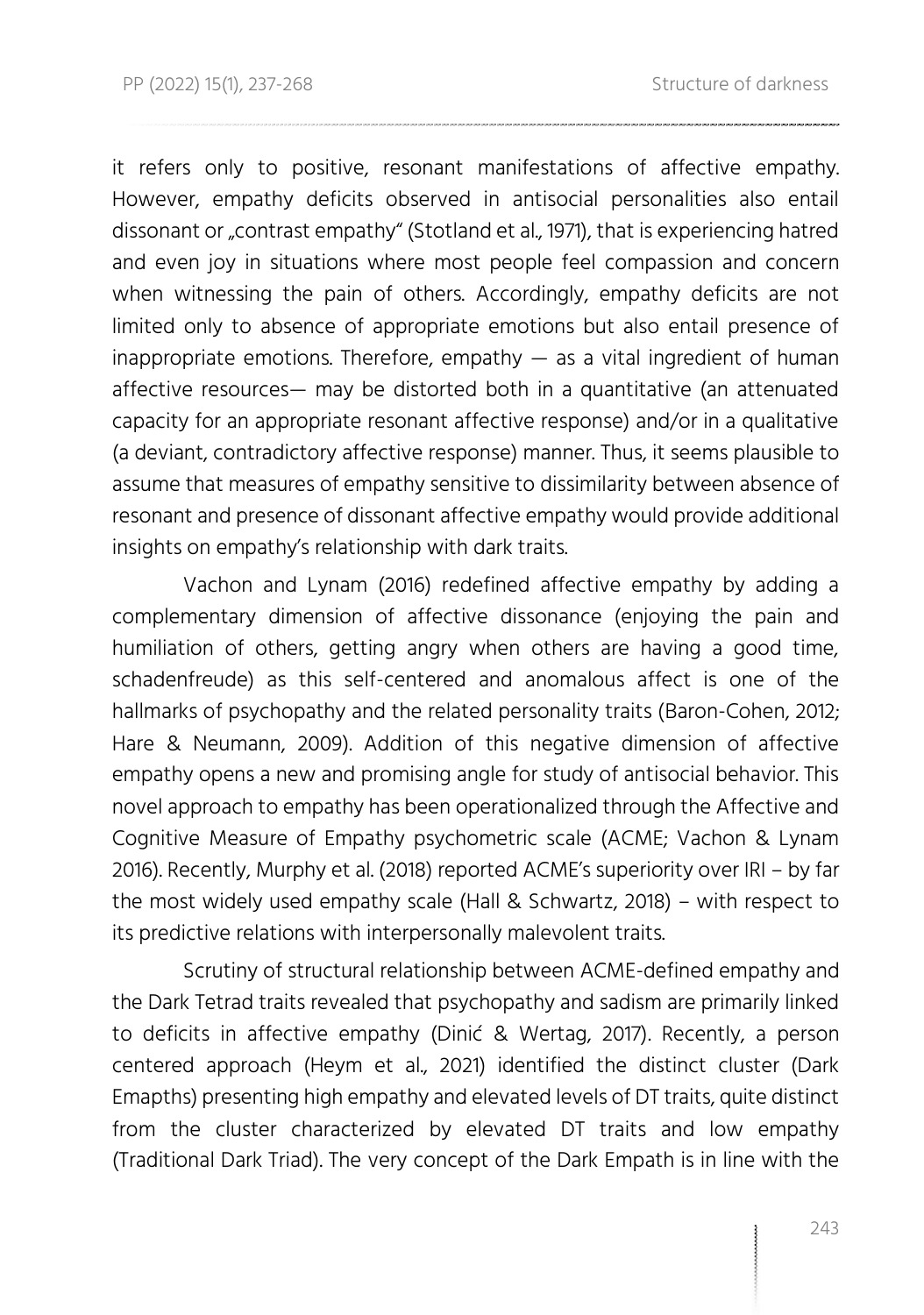view that besides its obvious prosocial contribution empathy may also be harmful (Murphy et al., 2018). Thus, it seems plausible to assume that measures of empathy sensitive to distinction between the absence of resonant and the presence of dissonant affective empathy would provide additional insights on empathy's relationship with the DT.

### Network analysis of malevolent traits

Network analysis provides structural information and visualization of bivariate relationships among the variables with respect to their centrality (how essential is a trait for the overall network topology) and redundancy (a degree to which a trait is replaceable with other traits from the network). Admittance of network analysis opened a new perspective for research on antagonistic personalities by providing relevant information not accessible by other statistical analyses. The existing knowledge on nomological framework of DT and DTrelated variables is thus advanced by new insights into pairwise interactions of study variables and their spatial arrangements. Through different metrics of centrality and redundancy, network analysis presents distinctive information about importance of individual traits for the general network topology.

Use of the network analysis has established multidimensionality of each DT trait and high centrality of Antagonism, a facet of grandiose narcissism (Truhan et al., 2020). The central position of psychopathy and isolated position of narcissism was reported in the spatial arrangement of Dark Tetrad traits, but also that psychopathy's facet callousness is a key common feature of all Dark Tetrad traits (Dinić et al., 2020). Application of the same analytic methodology indicated a strong spatial connection (constituting the core of the evil) between psychopathy and Machiavellianism but also revealed that SD3N is mostly agentic and only indirectly linked with two other DT traits via its narrow antagonistic component (Trahair et al., 2020). An earlier study (Papageorgiou et al., 2019) reported central position of SD3N among prosocial traits, suggestive of its strategic position for coupling prosocial and antisocial personality traits. Nevertheless, analysis of a network constellation encompassing DT traits, and dual natures of empathy and narcissism is still wanting.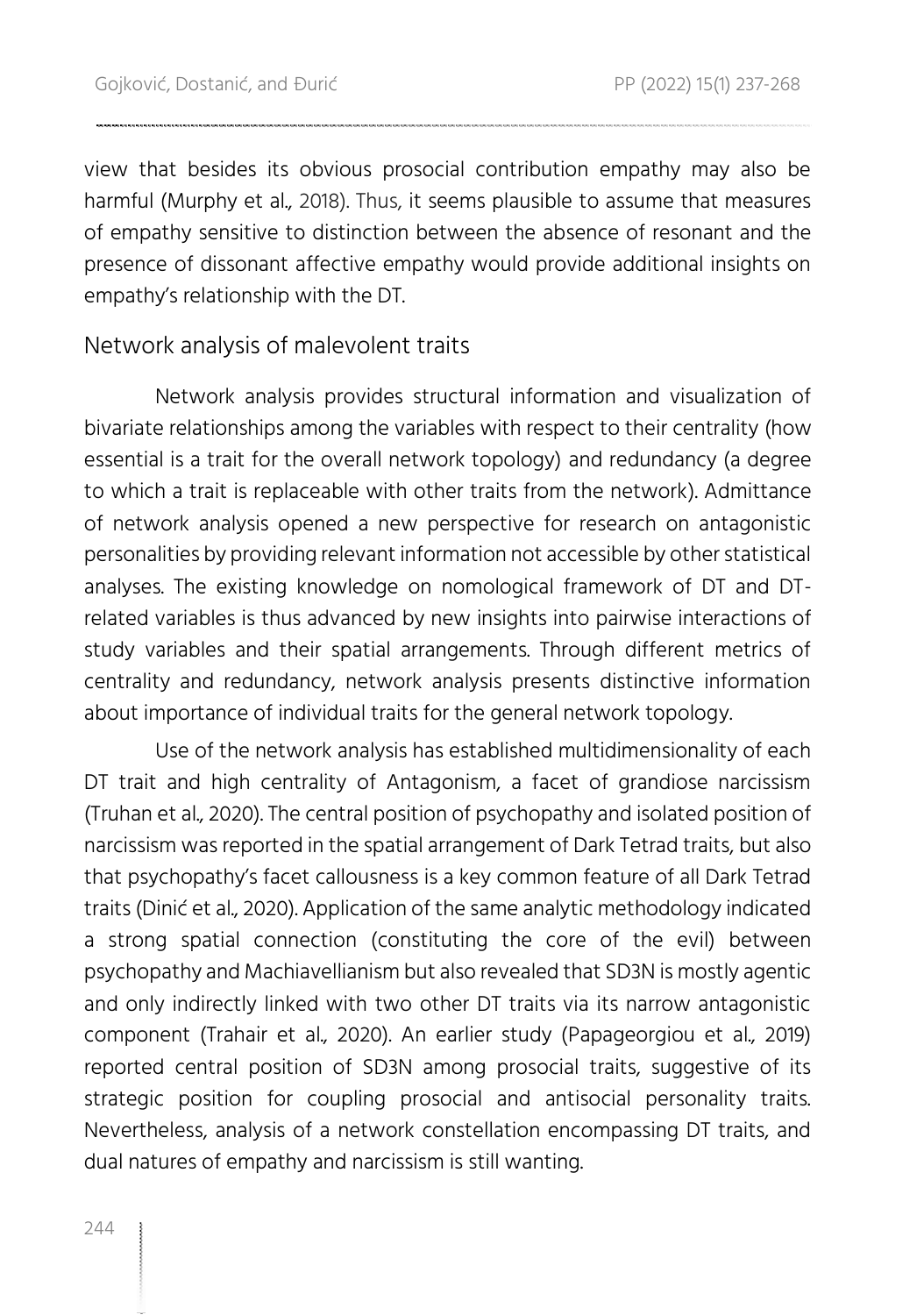### Present study

The main objective of the current study was to investigate collective structure of empathy (as defined by ACME), DT traits (as defined by SD3), and narcissism (as defined by NARC) by use of network analysis. This goal was built on the following rationale: first, empirical evidence for empathic deficit as connective component of DT traits is still incomplete. Disagreement among the existing reports (utilizing the latent variable approach) on relationship between DT traits (particularly narcissism) and empathy deficits challenges the homogeneity of the DT construct but also questions the antagonistic nature of narcissism as operationalized by SD3. Secondly, quantitative and qualitative empathic deficits have not been studied alongside multidimensional definition of grandiose narcissism and their joint interaction with the DT. Network modeling should provide unique information pertaining to importance and relative positioning of study variables in a connective structure of antagonistic traits. This new approach to personality data may supplement our knowledge about the status of quantitative and qualitative empathic deficits, and the status of agentic and antagonistic narcissism in the comprehensive constellation of malevolent traits.

We predict:

H1: The highest centrality of affective dissonance in a coherent constellation of an antagonistic network. According to Vachon & Lynam (2016) distinction between affective dissonance and affective resonance delivers stronger predictive associations with all measures of aggression and externalizing psychopathology relative to any other measure of empathy that is focused on resonant responses alone. As a matter of fact, in their study the strongest incremental predictive contribution was displayed by affective dissonance. Thus, it is quite reasonable to assume that the network analysis will confirm the highest centrality of affective dissonance in a network of antagonistic traits.

H2: Strong pairwise connection with affective dissonance accompanied by a negative or absent pairwise connection with affective resonance is then a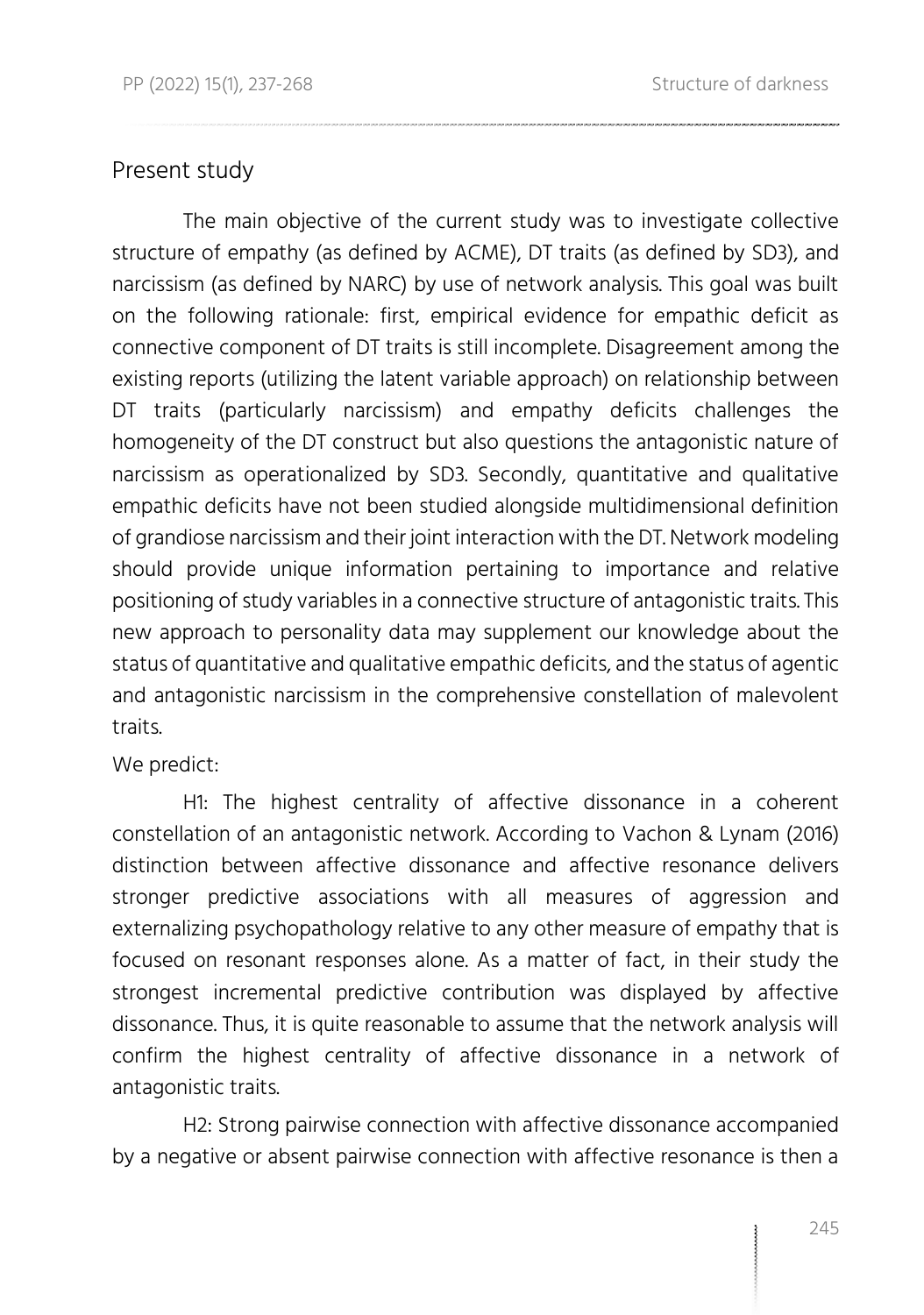critical evidence of a trait's malevolence. If so, structural proximity/remoteness vis-a-vis affective resonance/affective dissonance may provide singular information about the nature of empathic deficit characterizing each study variable of the network.

H3: Psychopathy will have the strongest pairwise connection with affective dissonance and affective resonance, although in opposite directions. According to Paulhus (2014) cruelty and sadism are essential features of psychopathy. Of all DT traits, psychopathy has the highest correlation with both affective resonance and affective dissonance (Dinić & Wertag, 2017). Among the Dark Tetrad traits, psychopathy is most closely associated with sadism (Johnson et al., 2019).

H4: Consequently, psychopathy will be the main source of information about the DT affective deficit, while Machiavellianism  $-$  as the "cold personality syndrome"—will become redundant. We assume that inclusion of affective dissonance in the measurement space will weaken the frequently confirmed association between Machiavellianism and psychopathy (Vize et al., 2018), the overlap that is usually referred as "the core of the evil".

Earlier studies, utilizing the latent variable approach, report similar pattern of psychopathy's and Machiavellianism's correlations with affective resonance and affective dissonance (Dinić & Wertag, 2017). However, this similarity may be somewhat surprising as dissonance implies patent display of contradictory affective tone, which is quite conflicting with Machiavellian calculated suppression of emotional expression (Christie & Geis, 1970). Therefore, should affective dissonance be verified as the central antagonistic trait and should psychopathy be established as the main information carrier about the empathic deficit of DT traits, we assume that Machiavellianism will become redundant. That is, removal of Machiavellianism will not result in a considerable loss of information about the status of empathic deficits in the network.

H5: Both the latent variable approach and the network analysis report a strong direct connection between SD3N and admiration (Rogoza et al., 2019; Trahair et al., 2020). Results of the latent variable approach also indicated similar association of these two expressions of narcissism with empathy. As the latent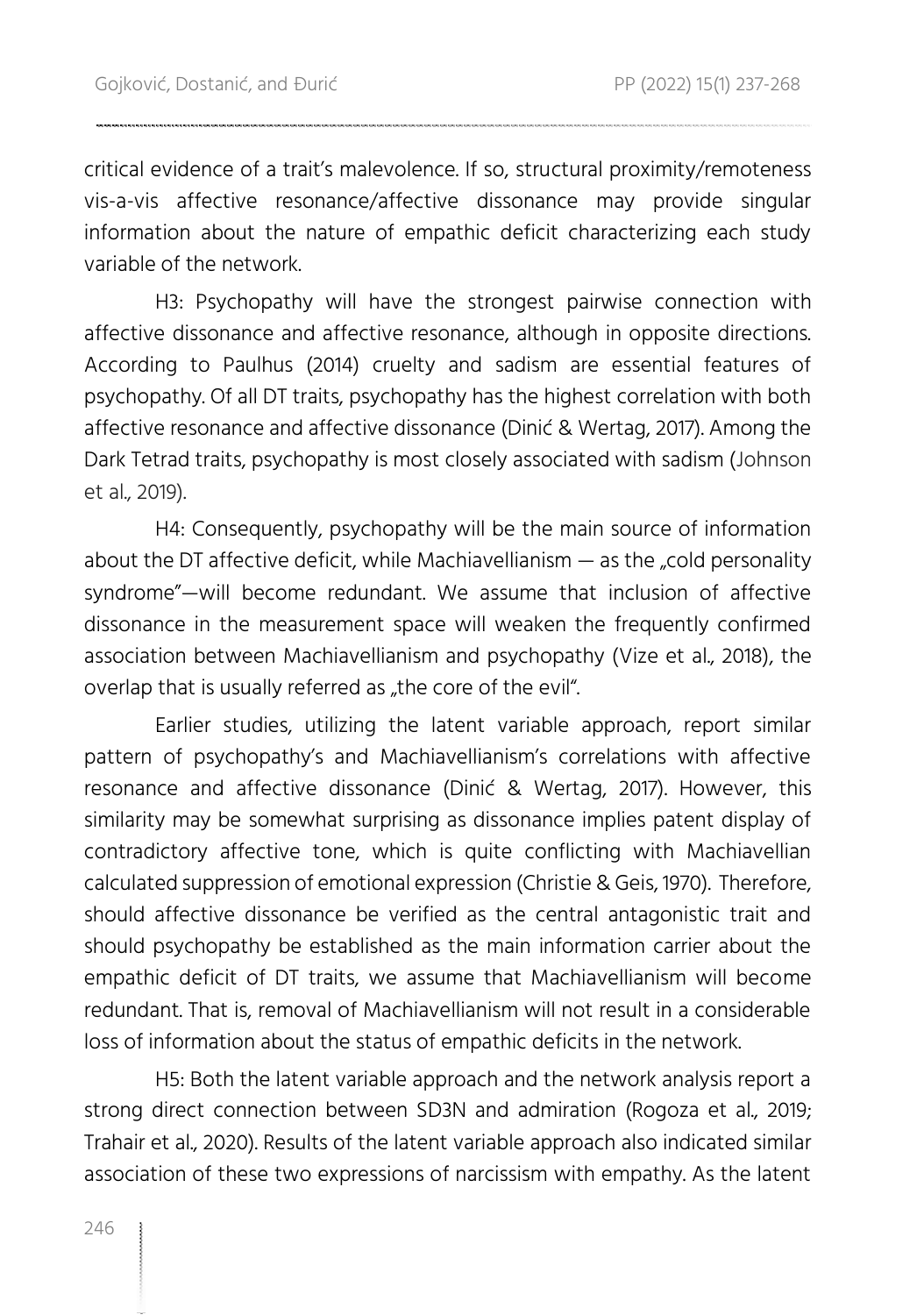variable approach provides no insight into structural relationships of the study variables, the absence of the expected negative association with affective empathy was explained by the "prosocial/ agentic" side of SD3N. However, we assume an indirect link of the SD3N/admiration cluster with affective empathy, a link mediated by psychopathy and rivalry, which would be in accordance with the existing theoretical models (DT; Paulhus & Williams, 2002; NARC; Back et al., 2013).

## Method

### Participants and procedure

The study was conducted on a sample of 263 participants, senior high school and university students from Vojvodina, Serbia  $(M_{\text{age}} = 18.3; SD_{\text{age}} = 1.65)$  of whom 155 (59%) were females and 108 (41%) were males. The data were collected with the standard paper and pencil testing procedure not causing any reasonably anticipated distress to the participants. All participants provided informed consent for their voluntary participation in the study. The study was approved by the Ethical Committee of the Faculty of Legal and Business Studies Dr Lazar Vrkatić.

### Measures

### Short Dark Triad (SD3)

The Dark Triad was assessed by the Short Dark Triad (SD3; Jones & Paulhus, 2014; Serbian adaptation Dinić et al., 2018). This 5– point Likert-type scale was composed of 27 items, 9 for each trait: Machiavellianism, Narcissism, and subclinical Psychopathy. Higher score on each SD3 dimension reflects more pronounced presence of a given trait.

### Empathy (ACME)

Empathy was assessed by ACME (Vachon & Lynam, 2016) which included 36 self-report items. ACME entailed 3 subscales: cognitive empathy, affective resonance, and affective dissonance. The items were administered using a 5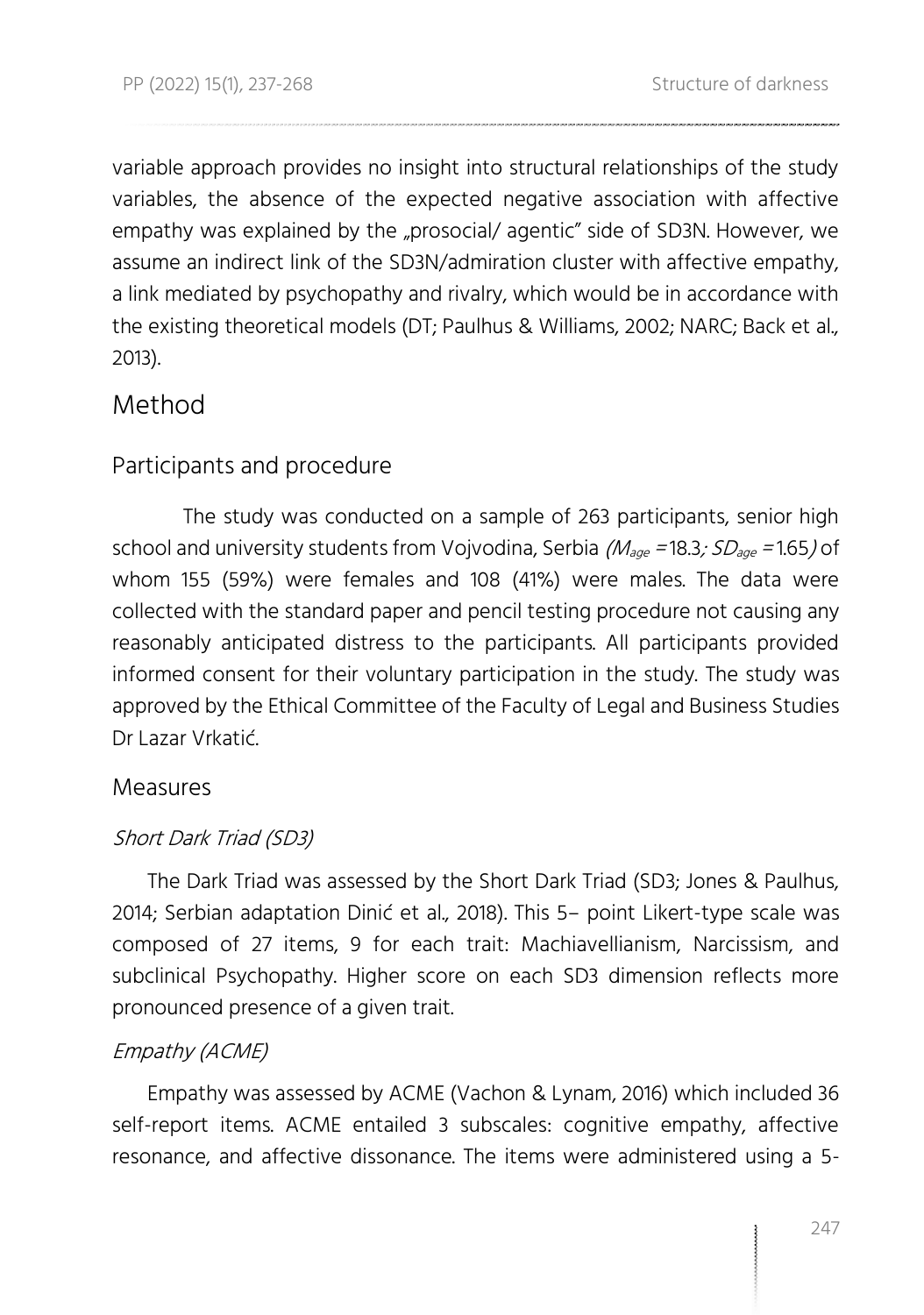point Likert scale. For calculation of the total ACME score affective dissonance scores have been reversed so that the total ACME score represents the overall measure of empathy, with higher ACME scores reflecting higher empathy.

### The Narcissistic admiration and rivalry (NARQ)

The Narcissistic admiration and rivalry were assessed by the NARQ scale consisting of eighteen 5-point Likert-type items that measure two dimensions of narcissism (Back at al., 2013): narcissistic admiration and narcissistic rivalry. The original 6-point Likert type rating was replaced with a 5-point rating scale. This was done in order to secure equidistance as an essential feature of interval measurement since 1-5 grading is uniformly used in the Serbian school system and therefore was more familiar to our respondents. Higher score on each NARQ dimension reflects more pronounced presence of a given trait.

### Statistical analysis

In the first stage, by use of SPSS software version 25, linear associations of the study variables were analyzed by means of bivariate Pearson product moment correlations. In the second stage, network analysis was used to assess topology of the data set based on direction and strength of mutual linear associations among individual study variables. We relied on the network where nodes represent observed variables and edges represent regularized partial correlations between two variables after controlling for all other variables. Regularized EBICglasso estimation method was used in order to minimize spurious correlations, emphasize unique pairwise interactions and map predictive mediations among the variables (Epskamp et al., 2017). Centrality of variables was assessed via indices of strength, closeness, and betweenness, accompanied by a centralized Zhang clustering coefficient indicating node redundancy (Costantini et al., 2019). Nonparametric bootstrap on 1000 samples was used for assessing edge-weight accuracy. All estimates were performed using R package "qgraph" (Epskamp et al., 2012) and "bootnet" package (Epskamp et al., 2017). The R script and the sample data are available at [https://osf.io/7jcks/.](https://osf.io/7jcks/)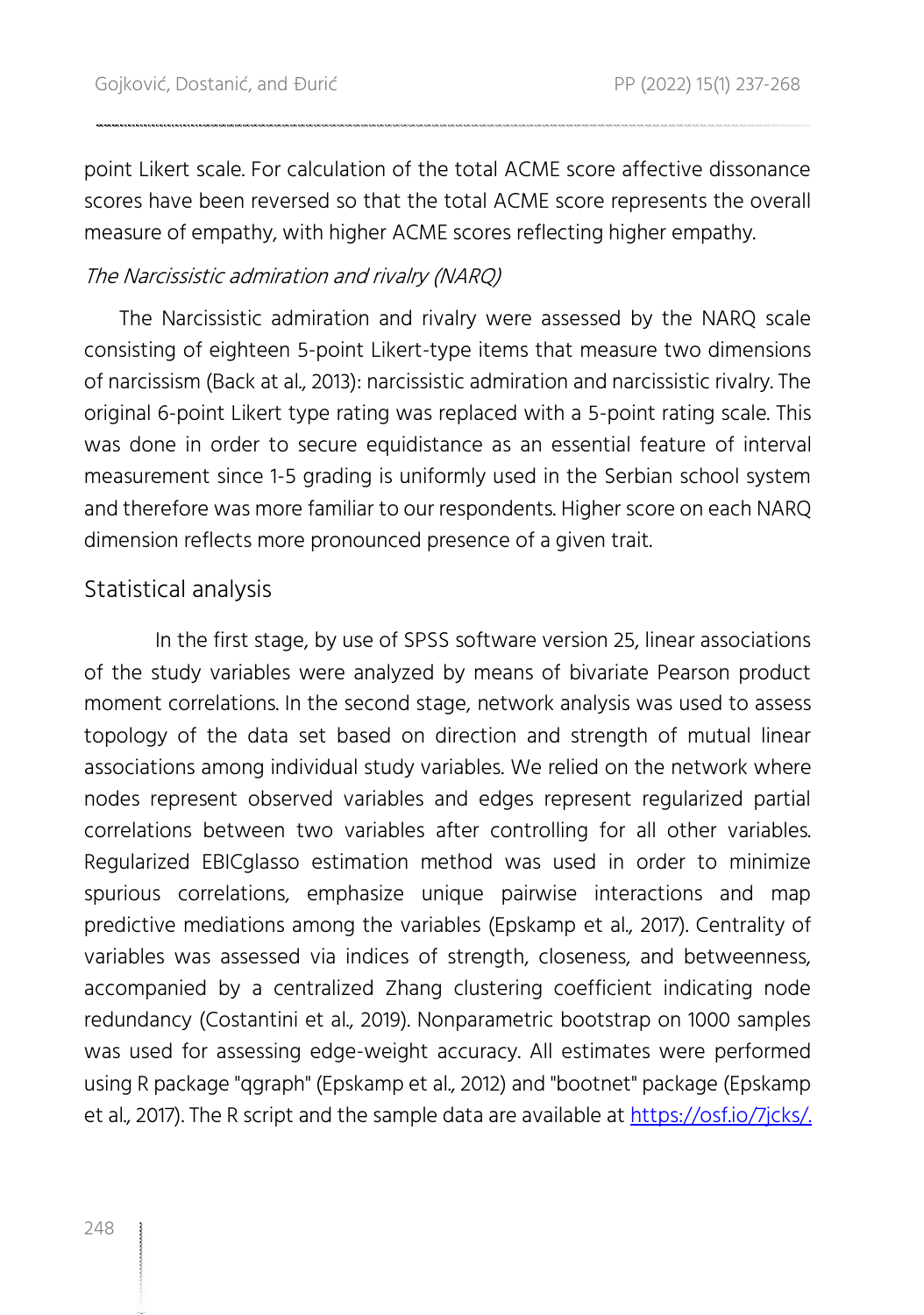## Results

Descriptive statistics, zero-order correlation and internal consistency

We report descriptive statistics and internal consistency for the whole 11 variable data set (Table 1). Reasonable internal consistency was demonstrated for the three psychometric scales and their respective subscales, with Cronbach's alpha ranging from .69 for SD3N to .88 for cognitive empathy, affective dissonance, and the total ACME score. Table 1 displays 55 zero-order correlations among SD3, NARQ, ACME, and their respective components. Since simultaneous presentation of so many inter-correlations is beset by a high probability of Type I error they are primarily inspected for descriptive purposes.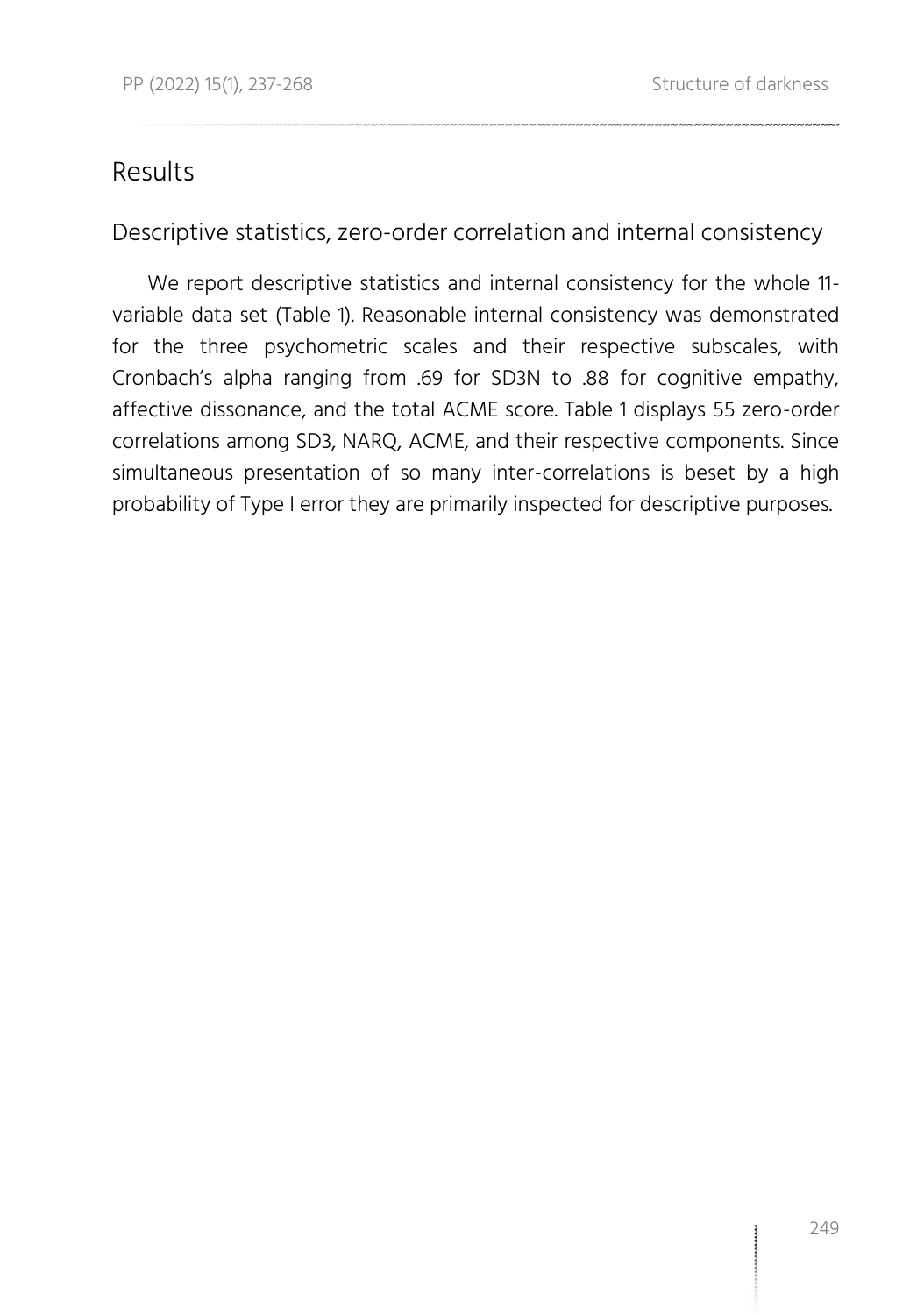| 2.86<br>2.46<br>3.86<br>2.68<br>3.07<br>3.52<br>3.52<br>3.09<br>227<br>3.98<br>2.16<br>88<br>85<br>69<br>8<br>72.<br>88<br>72.<br>80<br>88<br>83<br>8<br>$-52$ <sup>***</sup><br>$-37$ <sup>***</sup><br>68<br>$-33$<br>$64$ <sup>**</sup><br>55***<br>$-29$<br>$-52$<br>$-66$<br>а́<br>ЭД<br>$-20$ <sup>**</sup> (p=.001)<br>.44<br>‡<br>⊲<br>$\ddot{3}$<br>$-0$<br>$-63$<br>$-22$<br>$84$ <sup>***</sup><br>$\ddot{V}$ .<br>76***<br>$-19**$ (p=.002)<br>$18^{**}$ (p=.003)<br>$-27$<br>86**<br>44<br>56***<br>33<br>$-52$<br>$-53$ <sup>***</sup><br>58<br>58 <sup>***</sup><br>64<br>$\overline{81}$<br>$-0.5$<br>41<br>$(1000)$ = $0$ ), $*$ 8<br>68"<br>.60***<br>$40^{***}$<br>24<br>34<br>$26$ <sup>***</sup><br>75**<br><b>eo-</b><br>$.13*$ (p=.040)<br>$\ddot{4}$<br>ڹ<br>$40^{***}$<br>$45$ ***<br>$38$ <sup>***</sup><br>$37$ <sup>***</sup><br>$37$ <sup>***</sup><br>$\mathcal{T}^{**}$<br>$31***$<br>نې<br>Ņ<br>10. NARQ<br>11. ACME<br>2. SD3N<br>MEGS <sub>1</sub><br>3. SD3P<br>4. Adm<br>6.CEm<br>7. ARe<br>9. SD3<br>8. ADi<br>5. Riv | Notes. * p<.05; **p<.01; *** p<.001;                                                                                                                                                  |  | $\sim$ | ന് | 4. | ட் | ق | $\ddot{\sim}$ | ∞ | o, | Ò. | Ź<br>ರ | S <sub>2</sub> |
|------------------------------------------------------------------------------------------------------------------------------------------------------------------------------------------------------------------------------------------------------------------------------------------------------------------------------------------------------------------------------------------------------------------------------------------------------------------------------------------------------------------------------------------------------------------------------------------------------------------------------------------------------------------------------------------------------------------------------------------------------------------------------------------------------------------------------------------------------------------------------------------------------------------------------------------------------------------------------------------------------------------------------------------------------------|---------------------------------------------------------------------------------------------------------------------------------------------------------------------------------------|--|--------|----|----|----|---|---------------|---|----|----|--------|----------------|
|                                                                                                                                                                                                                                                                                                                                                                                                                                                                                                                                                                                                                                                                                                                                                                                                                                                                                                                                                                                                                                                            |                                                                                                                                                                                       |  |        |    |    |    |   |               |   |    |    |        | 0.66           |
|                                                                                                                                                                                                                                                                                                                                                                                                                                                                                                                                                                                                                                                                                                                                                                                                                                                                                                                                                                                                                                                            |                                                                                                                                                                                       |  |        |    |    |    |   |               |   |    |    |        | 0.68           |
|                                                                                                                                                                                                                                                                                                                                                                                                                                                                                                                                                                                                                                                                                                                                                                                                                                                                                                                                                                                                                                                            |                                                                                                                                                                                       |  |        |    |    |    |   |               |   |    |    |        | 0.73           |
|                                                                                                                                                                                                                                                                                                                                                                                                                                                                                                                                                                                                                                                                                                                                                                                                                                                                                                                                                                                                                                                            |                                                                                                                                                                                       |  |        |    |    |    |   |               |   |    |    |        | 0.71           |
|                                                                                                                                                                                                                                                                                                                                                                                                                                                                                                                                                                                                                                                                                                                                                                                                                                                                                                                                                                                                                                                            |                                                                                                                                                                                       |  |        |    |    |    |   |               |   |    |    |        | 0.62           |
|                                                                                                                                                                                                                                                                                                                                                                                                                                                                                                                                                                                                                                                                                                                                                                                                                                                                                                                                                                                                                                                            |                                                                                                                                                                                       |  |        |    |    |    |   |               |   |    |    |        | 0.65           |
|                                                                                                                                                                                                                                                                                                                                                                                                                                                                                                                                                                                                                                                                                                                                                                                                                                                                                                                                                                                                                                                            |                                                                                                                                                                                       |  |        |    |    |    |   |               |   |    |    |        | 0.59           |
|                                                                                                                                                                                                                                                                                                                                                                                                                                                                                                                                                                                                                                                                                                                                                                                                                                                                                                                                                                                                                                                            |                                                                                                                                                                                       |  |        |    |    |    |   |               |   |    |    |        | 0.66           |
|                                                                                                                                                                                                                                                                                                                                                                                                                                                                                                                                                                                                                                                                                                                                                                                                                                                                                                                                                                                                                                                            |                                                                                                                                                                                       |  |        |    |    |    |   |               |   |    |    |        | 0.74           |
|                                                                                                                                                                                                                                                                                                                                                                                                                                                                                                                                                                                                                                                                                                                                                                                                                                                                                                                                                                                                                                                            |                                                                                                                                                                                       |  |        |    |    |    |   |               |   |    |    |        | 0.67           |
|                                                                                                                                                                                                                                                                                                                                                                                                                                                                                                                                                                                                                                                                                                                                                                                                                                                                                                                                                                                                                                                            |                                                                                                                                                                                       |  |        |    |    |    |   |               |   |    |    |        | 0.50           |
|                                                                                                                                                                                                                                                                                                                                                                                                                                                                                                                                                                                                                                                                                                                                                                                                                                                                                                                                                                                                                                                            | a = Cronbach's alfa; SD3M = the Short Dark Triad measure of Machiavellianism; SD3N = the Short Dark Triad measure of<br>Exact p values are shown for all coefficients where p = .001; |  |        |    |    |    |   |               |   |    |    |        |                |

Gojković, Dostanić, and Đurić

NARQ score; ACME = the total ACME score.

NARQ score; ACME = the total ACME score.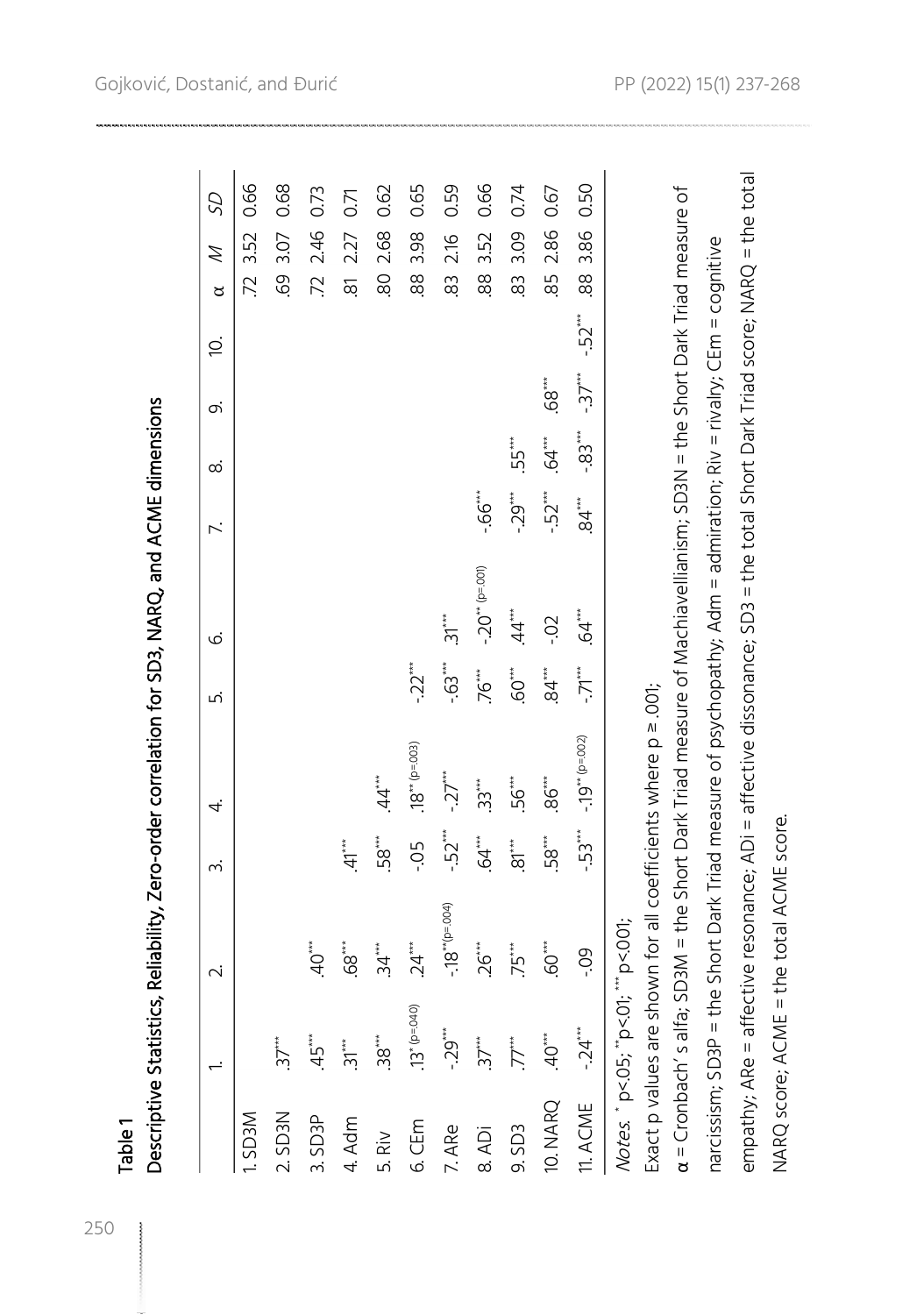### Network analysis

The network analysis represented the study variables as 8 nodes connected by 21 (out of 28 possible) non-zero edges illustrating strength and direction of pairwise partial correlations. The network topology is illustrated in Figure 1. Positive associations were colored by blue while negative associations were colored by red lines. The thickness of an edge corresponds with the strength of the association. The obtained network configuration speaks for integrity of each measuring domain as all nodes from the same measurement domains were directly connected (save for the edge between cognitive empathy and affective dissonance that was estimated close to zero by the EBIClglasso methodology). It also speaks for integration of those specific domains into a unique measuring space since the thickest positive edges were observed connecting the nodes from different measurement domains: SD3N – admiration, affective dissonance - rivalry, and affective dissonance – psychopathy.

Twenty-eight regularized partial correlations that were taken into consideration for construction of the network structure depicted in Figure 1 are presented in Table 2. Seven correlations (admiration - affective dissonance; admiration - affective resonance; admiration – Machiavellianism; SD3N affective dissonance; SD3N - affective resonance; SD3N – rivalry; and psychopathy – cognitive empathy) were limited to zero by the regularized EBICglasso estimation method. However, 95% confidence intervals of eight additional regularized partial correlations included zero (Machiavellianism – rivalry; Machiavellianism - cognitive empathy; Machiavellianism - affective resonance; Machiavellianism - affective dissonance; psychopathy – admiration; psychopathy – rivalry; cognitive empathy - admiration; cognitive empathy affective dissonance), indicating at uncertainty of those edges (Table 2). The two highest positive regularized partial correlations were between SD3N and admiration and between rivalry and affective dissonance relating to 30% and 22% of the unique shared variance, respectively. The third highest positive regularized correlation was between affective dissonance and psychopathy,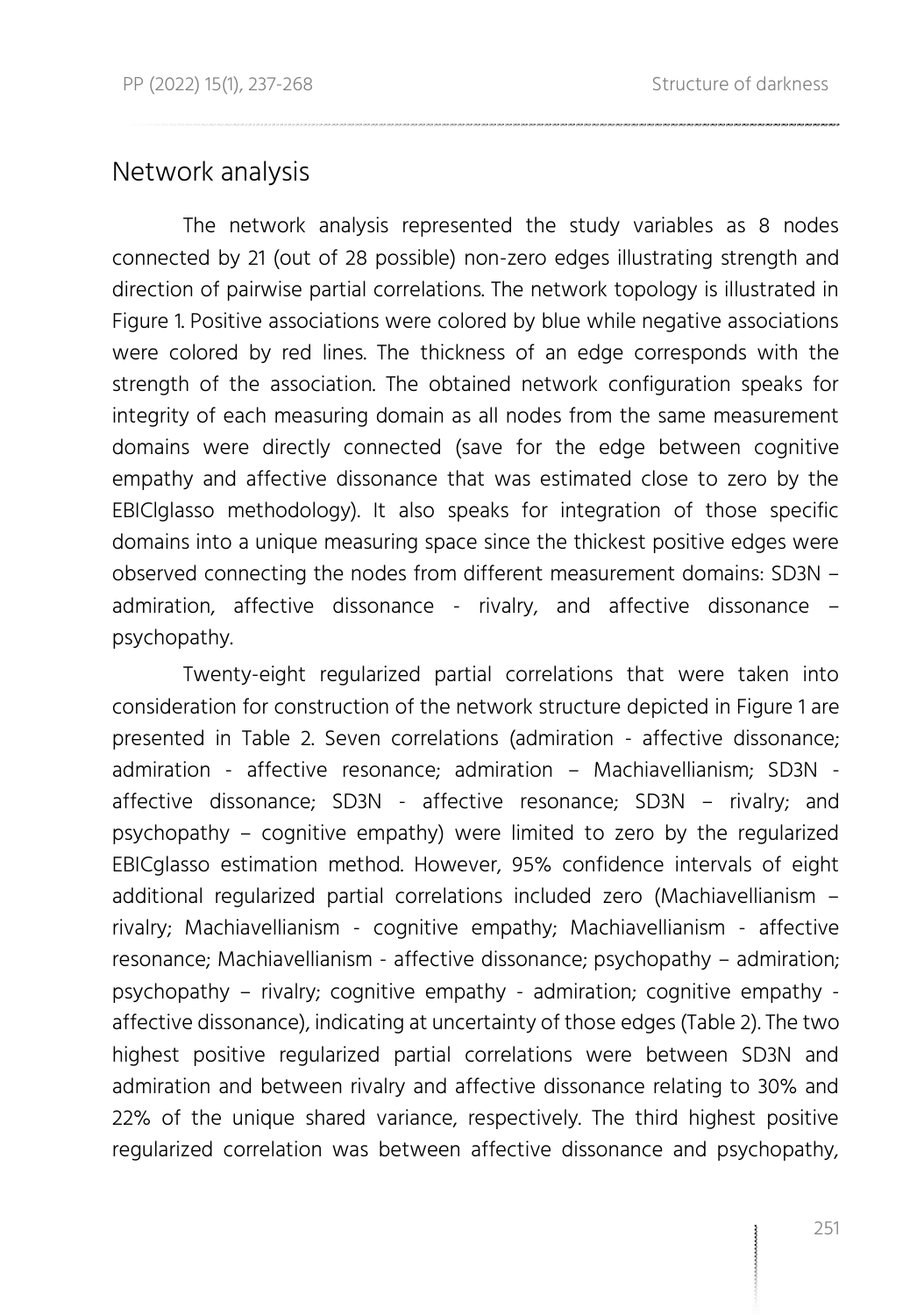followed by the positive partial correlation between Machiavellianism and psychopathy.

The thickest negative edge was observed between affective resonance and affective dissonance, quite in accordance with the specific measurement domain. Rivalry and SD3N were connected only indirectly via admiration as there was no direct connection between rivalry and SD3N. In addition, rivalry indirectly connected affective resonance and affective dissonance with admiration as there were no direct connections between either affective resonance or affective dissonance with admiration. SD3N was only remotely connected with the two measures of affective empathy, either through the rivalry-admiration or through the Machiavellianism - psychopathy pathways. The shortest connection between psychopathy and cognitive empathy was via rivalry. According to the network analysis, psychopathy and rivalry were also indirectly connected by way of affective dissonance and more remotely by affective resonance.

Relevance of rivalry and affective dissonance for the network configuration was emphasized by the highest frequency of their regularized partial correlations with other variables that exceeded or were equal to the absolute .20 value (Table 2). Regularized partial correlations of Machiavellianism (except with psychopathy) and of cognitive empathy (except with affective resonance) were always bellow the absolute .20 value. The regularized partial correlation between psychopathy and rivalry was close to zero, quite incongruous with their moderate to high zero-order correlation (Table 1), indicating the direct mediating effect of affective dissonance that was observed in Figure 1. On the other hand, the relatively unimpressive regularized partial correlation between Machiavellianism and psychopathy cannot be attributed to any direct mediating effect since the two nodes were connected via the straight edge. Rather, it seems that once direct measures of affective deficits were included in the measurement space their presence – accompanied by the considerable unique variance that was shared between affective dissonance and rivalry (22%) – eclipsed the often-cited link between Machiavellianism and psychopathy.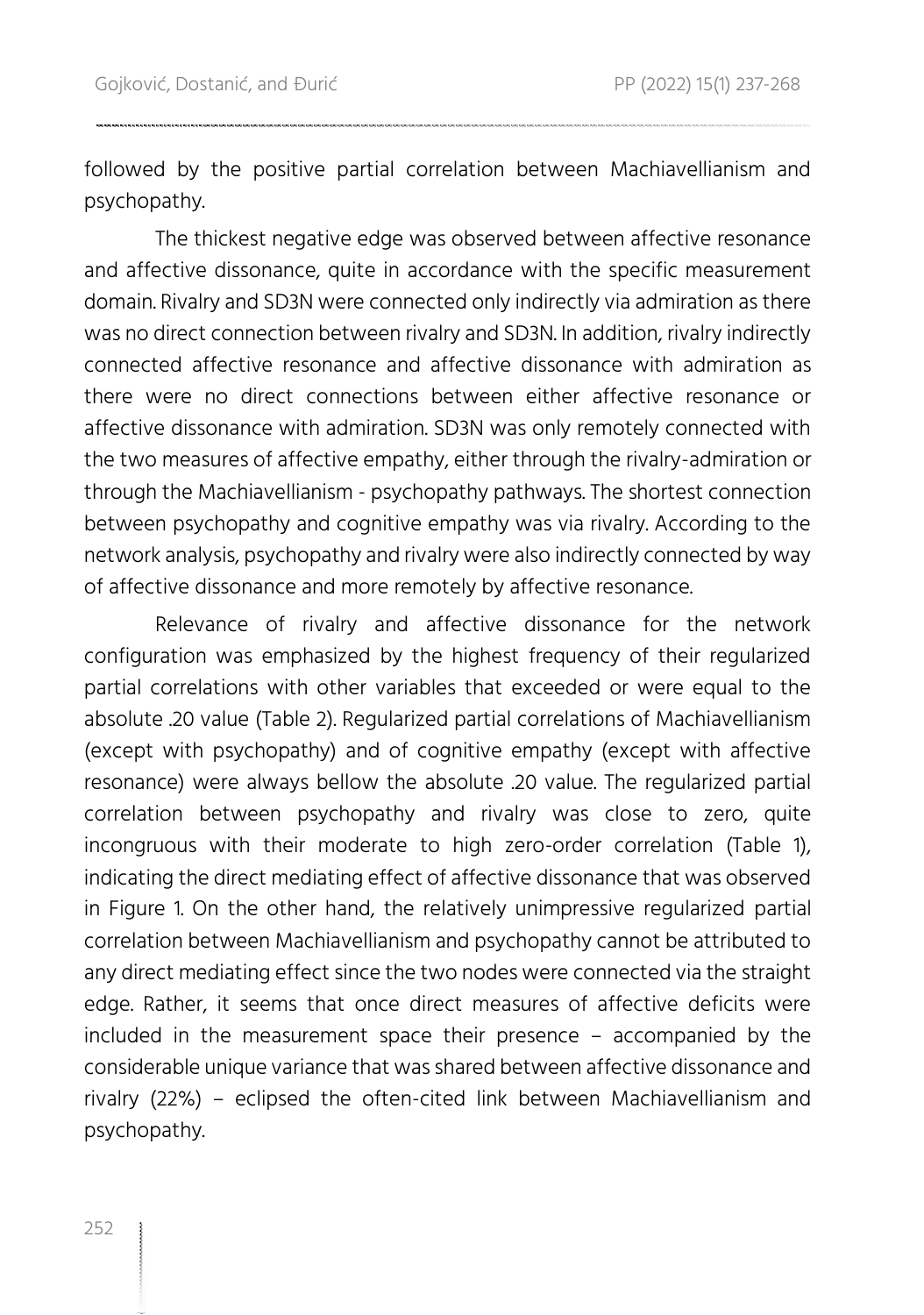Nodes' centrality indices: betweenness, closeness, and degree (strength) given in Figure 2 suggest that affective dissonance and rivalry occupied dominant positions of the network. This was evidenced by superiority of affective dissonance in terms of betweenness and closeness, and rivalry's superiority in terms of the degree relative to other nodes of the network. Conversely, the least central positions of the network were occupied by Machiavellianism and cognitive empathy. Nevertheless, based on their respective Zhang clustering coefficients neither Machiavellianism nor cognitive empathy should be labeled as redundant. Affective resonance was the most redundant node of the network as was evidenced by its highest Zhang clustering coefficient accompanied with its low centrality indices. Redundancy of affective resonance is readily explained by its close inverse relationship with affective dissonance. Additional details of the network analysis are provided in the [Supplementary materials.](https://osf.io/7jcks/)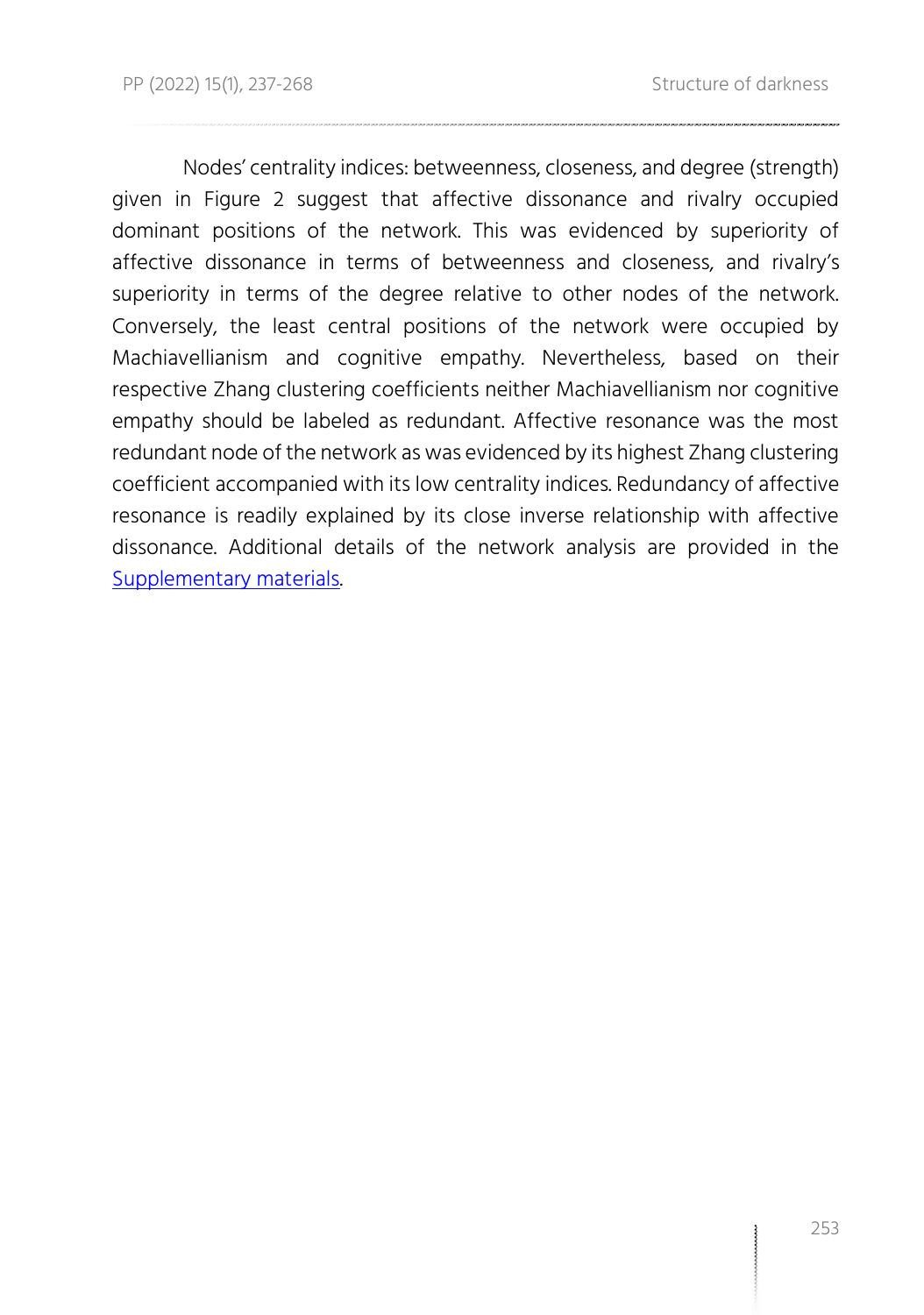|                   |                                                                                                                       | $\sim$             | ∽;                  | 4.             | ட்                                  | $\dot{\circ}$     | 7.                 |
|-------------------|-----------------------------------------------------------------------------------------------------------------------|--------------------|---------------------|----------------|-------------------------------------|-------------------|--------------------|
| MECS <sub>1</sub> |                                                                                                                       |                    |                     |                |                                     |                   |                    |
| 2. SD3N           | .14 [.03, .25]                                                                                                        |                    |                     |                |                                     |                   |                    |
| 3. SD3P           | 22 [10, 34]                                                                                                           | $.12$ $[.01, .22]$ |                     |                |                                     |                   |                    |
| 4. Adm            | $\circ$                                                                                                               | 55 [.46, .64]      | $.06$ $[-.03, .15]$ |                |                                     |                   |                    |
| 5. Riv            | .10 [-.01, .20]                                                                                                       | $\circ$            | $.08[-.03, .19]$    | 20 [11, 30]    |                                     |                   |                    |
| 6.CEm             | .13 [-.01, .26]                                                                                                       | 16 [.04, .27]      | $\circ$             | $[11[-07, 23]$ | $-13$ $[-.25, -01]$                 |                   |                    |
| 7. ARe            | $-02$ $[-11, 06]$                                                                                                     | $\circ$            | $-13$ $[-25, -02]$  | $\circ$        | $-20$ $[-32, -08]$ $-21$ $[10, 32]$ |                   |                    |
| 8. ADi            | 03 [-06, 11]                                                                                                          | $\circ$            | 29 [17, 40]         | $\circ$        | 47 [.37, .58]                       | $-01$ $[-10, 08]$ | $-29$ $[-41, -17]$ |
|                   | Notes 95% Confidence Intervals are given in square brackets; SD3M = the Short Dark Triad measure of Machiavellianism; |                    |                     |                |                                     |                   |                    |
|                   | SD3N = the Short Dark Triad measure of narcissism; SD3P = the Short Dark Triad measure of psychopathy; Adm =          |                    |                     |                |                                     |                   |                    |
|                   | admiration; Riv = rivally; CEm = cognitive empathy; ARe = affective resonance; ADi = affective dissonance.            |                    |                     |                |                                     |                   |                    |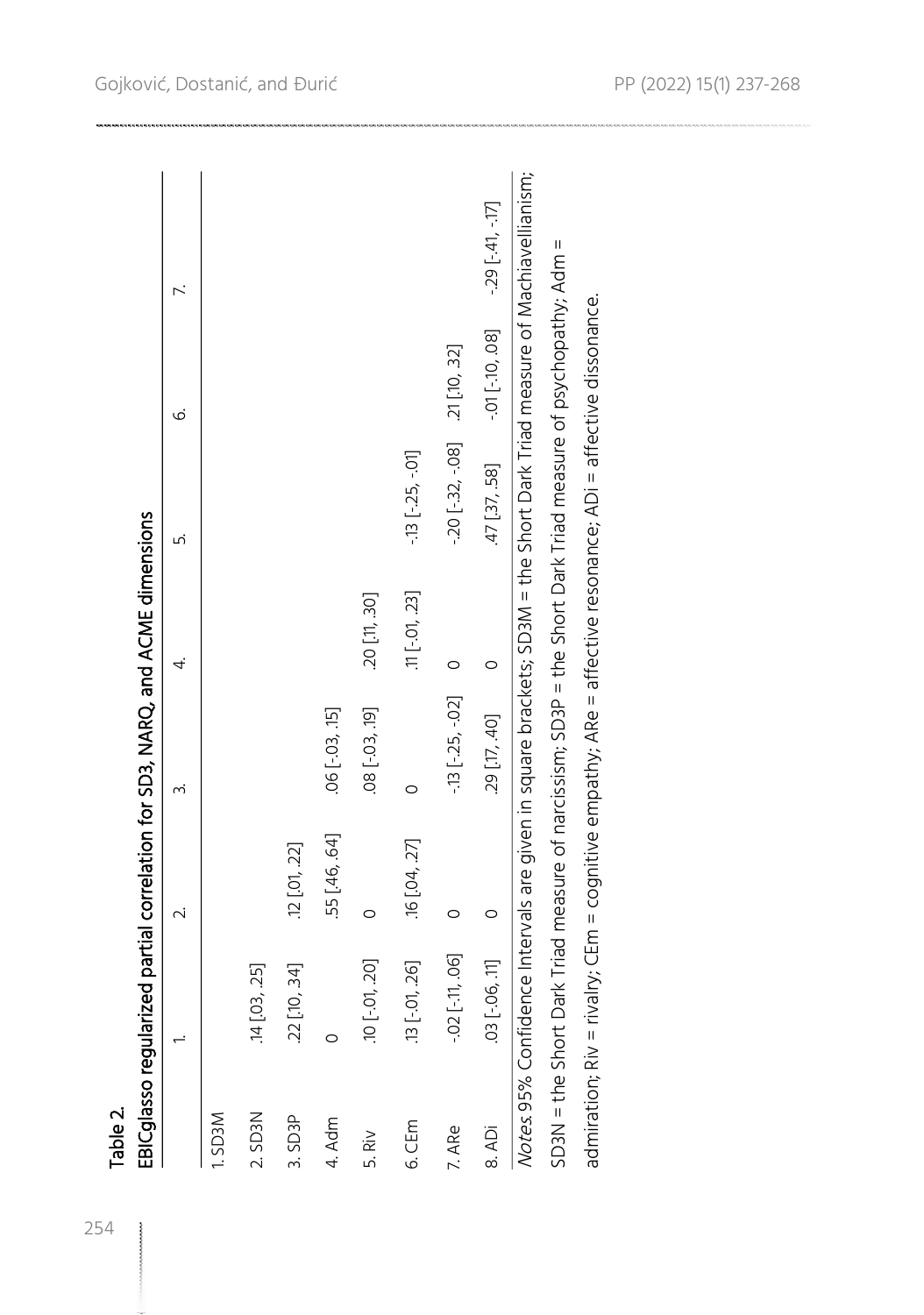

Figure 1. Estimated network structure of SD3, NARQ, and ACME dimensions.

Note. SD3M = Machiavellianism, SD3P = psychopathy, Adm = admiration, Riv = rivalry, CEm = cognitive empathy, ARe = affective resonance, ADi = affective dissonance.





Note. Betweenness = number of times a given node lies on shortest path between any two other nodes. Closeness = average distance between a given node and all other nodes, calculated from the inverse of the weighted sum of shortest path from a given node to all other nodes. Degree (strength) = the sum of the absolute input weights of that node. Zhang = the number of connections among the neighbors of a focal node over the maximum possible number of such connections.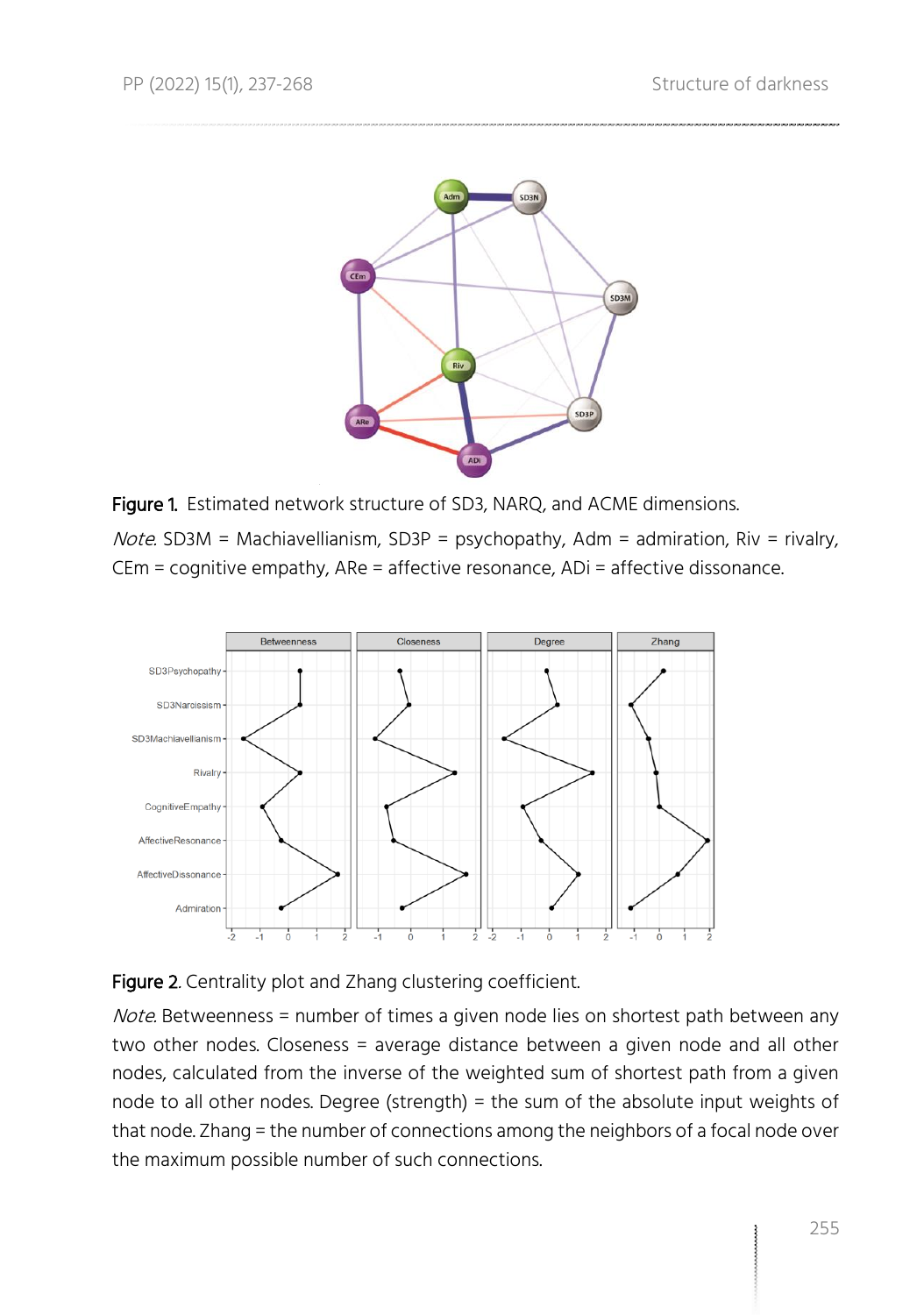## **Discussion**

## Structural connectedness of the study variables: affective empathy as a criterion of antagonism

Coherent structure of the present measurement space has been validated by the fact that no study variable was disconnected from the variables of its own measurement domain and from the variables of two other measuring domains. Two mutually remote axes interconnected via rivalry dominated the network topology. Affective dissonance was the most central node of the network, according to both closeness and betweenness criteria. However, according to the strength (degree) criterion the most central position was occupied by rivalry but not by psychopathy, as we have expected. Apparently, overshadowed by affective dissonance and rivalry, psychopathy loses much of its information value. Affective resonance was the most redundant node — as evidenced by its highest Zhang clustering coefficient — contrary to our expectation about Machiavellianism's redundancy given the presence of affective dissonance in the network. In the present pattern of antagonistic traits affective resonance deficit was, most likely, offset by affective dissonance; its opposite and complementary disposition (Vachon & Lynam, 2015). Removal of affective resonance would be least consequential for the topology and the amount of information conveyed by the present network.

So, high extent of antagonism is better defined by the presence of the contradictory affect than by the absence of an appropriate compassionate affect. Absence of affective resonance was a common feature of all study variables, suggesting their malevolent nature. However, high centrality of affective dissonance and redundancy of affective resonance — accompanied by the peripheral position of cognitive empathy in the network — supports the notion about the dual nature of empathy, quite in line with the report on the Dark Empath personality profile (Heym et al., 2021). From this perspective, the proximity and the strength of association with affective dissonance defines the dark roster (affective dissonance, rivalry, and psychopathy), whereas the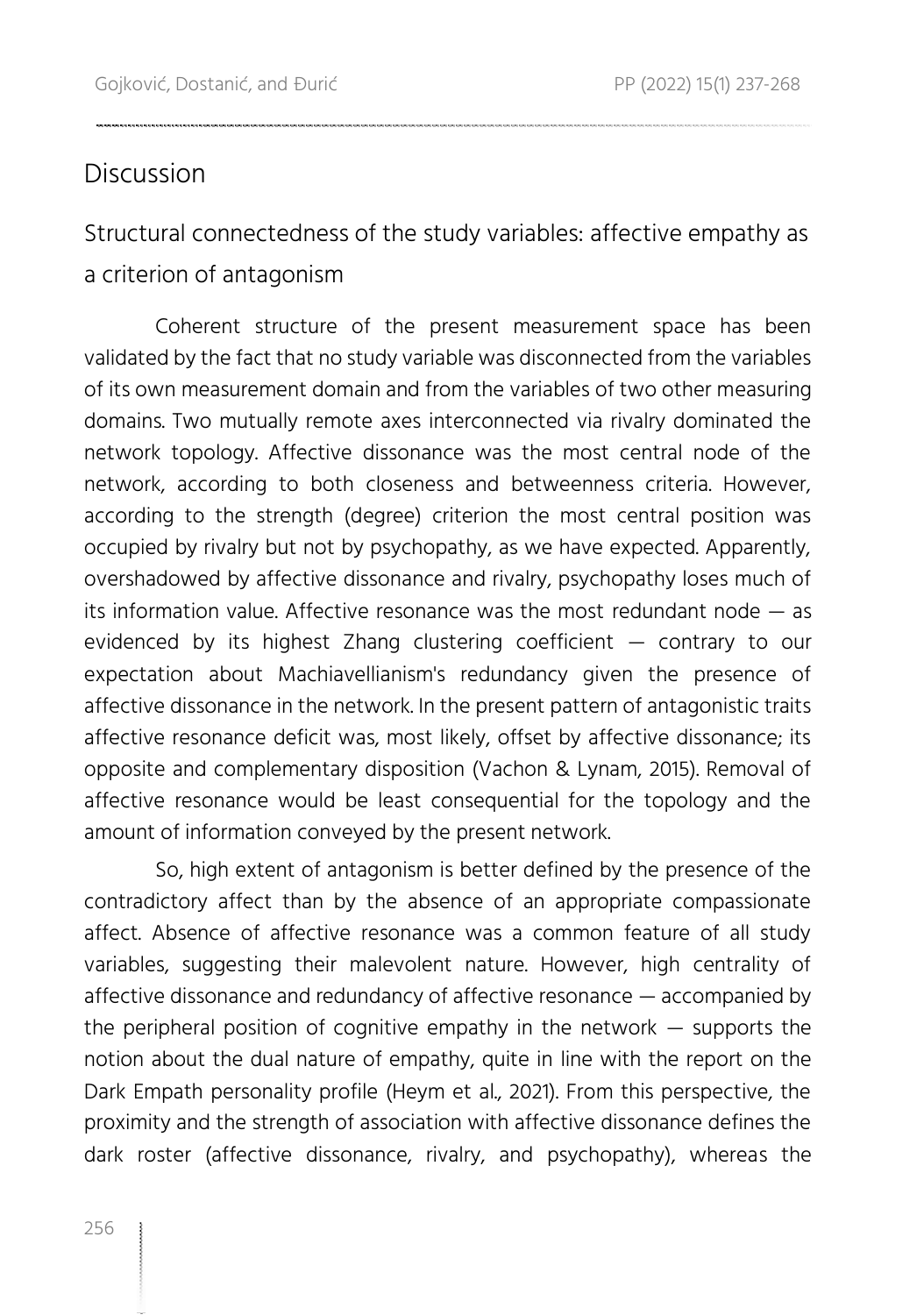remoteness and the absence of direct association with affective dissonance defines the brighter or the duplicitous SD3N – admiration axis. Thus, the data supported both the H1 and the H2 predicting the focal position of affective dissonance in a congregation of toxic traits. Strong positive association with affective dissonance is a critical evidence of trait's malevolence.

Psychopathy as overshadowed by rivalry: the dark (affective

### dissonance – rivalry – psychopathy) axis

Contrary to our assumption that presence of affective dissonance will further augment psychopathy's position at the dark core, our data pointed at priority of rivalry. Rivalry, but not psychopathy, was the strongest trait in the network, and it was directly connected to all three empathy components. Antagonistic narcissism embedded in rivalry is the vital element of callousness and at the same time the bridge towards the brighter side of antagonism. Thus, rivalry predicts not only the absence of an adequate emotional response and the ability for recognizing the feelings of others, but also the presence of the contradictory affect. It seems that qualitative empathic deficit accompanied with the antagonistic narcissism is located at the core of the evil (Baron-Cohen, 2012).

Proximity between psychopathy and rivalry (high zero-order correlation) was almost entirely mediated by affective dissonance, stressing again the highest strength of rivalry in the network. This mediation suggests that affective dissonance is a common constituent of both rivalry and psychopathy, quite in line with a close parallel between Hare's aggressive and antisocial characterization of psychopathy and antagonistic characterization of rivalry. According to Hare (Hare et al., 1991), manifestations of narcissistic personality disorder and subclinical narcissism have much in common with interpersonalaffective component (Factor I) psychopathy. According to our data, propensity for hurting others and for "sadistic pleasure" is not contained only to psychopathy and sadism (Dinić & Wertag, 2017), as it is also related to antagonistic side of narcissism. Similarly, Truhan et al. (2021) report that antagonism  $-$  a facet of grandiose narcissism  $-$  is the central feature in the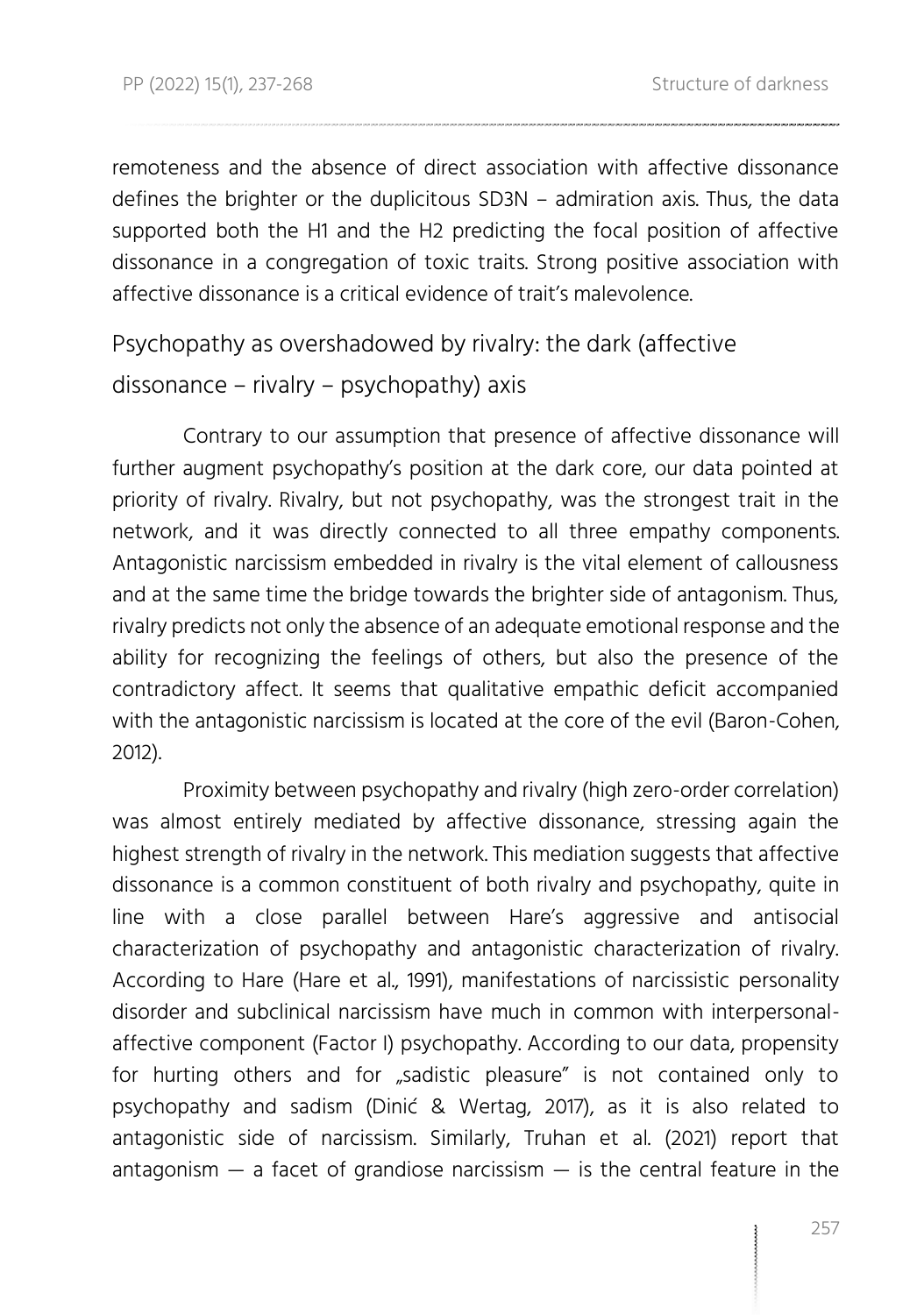measurement space encompassing different forms of narcissism, Machiavellianism, and psychopathy. While our findings did not support the H3 predicting the highest strength of psychopathy  $-$  they demonstrated the importance of rivalry for the essence of evil since rivalry was detected as the strongest trait in the whole network.

### Machiavellianism

Machiavellianism was the most peripheral and the weakest node of the network, but was not redundant. Removal of this node would considerably affect the overall network composition. Together with cognitive empathy — the second most peripheral node of the network — Machiavellianism is close to the SD3N – admiration axis. It has been established that in the same measurement space with rivalry, Machiavellianism and psychopathy form the common nucleus (Trahair et al., 2020). Our data suggest that the presence of affective dissonance weakens this close connection between Machiavellianism and psychopathy and moves Machiavellianism to a less central position in the network.

This is quite in line with cold and manipulative, characterization of Machiavellianism (Paulhus, 2014). One should keep in mind that Machiavellianism  $-$  just like narcissism  $-$  can have socially desirable outcomes (Paulhus & Williams, 2002), especially when clear of manifestations that it shares with psychopathy (Sleep et al., 2017). However, in the present data set Machiavellianism's and cognitive empathy's close connections with the SD3Nadmiration axis speak of manipulative and duplicitous quality of this four-trait cluster. Although the H4 —predicting redundancy of Machiavellianism —was not supported by our data it was instrumental for structural detection of the dual nature of Machiavellianism.

Duplicity and the dual nature of antagonism: the "brighter" (SD3N  $$ admiration) axis

Another focal point of the network was occupied by the SD3N – admiration axis. These two manifestations of narcissism articulated the strongest conjunction in the network. Like Machiavellianism, both nodes had no direct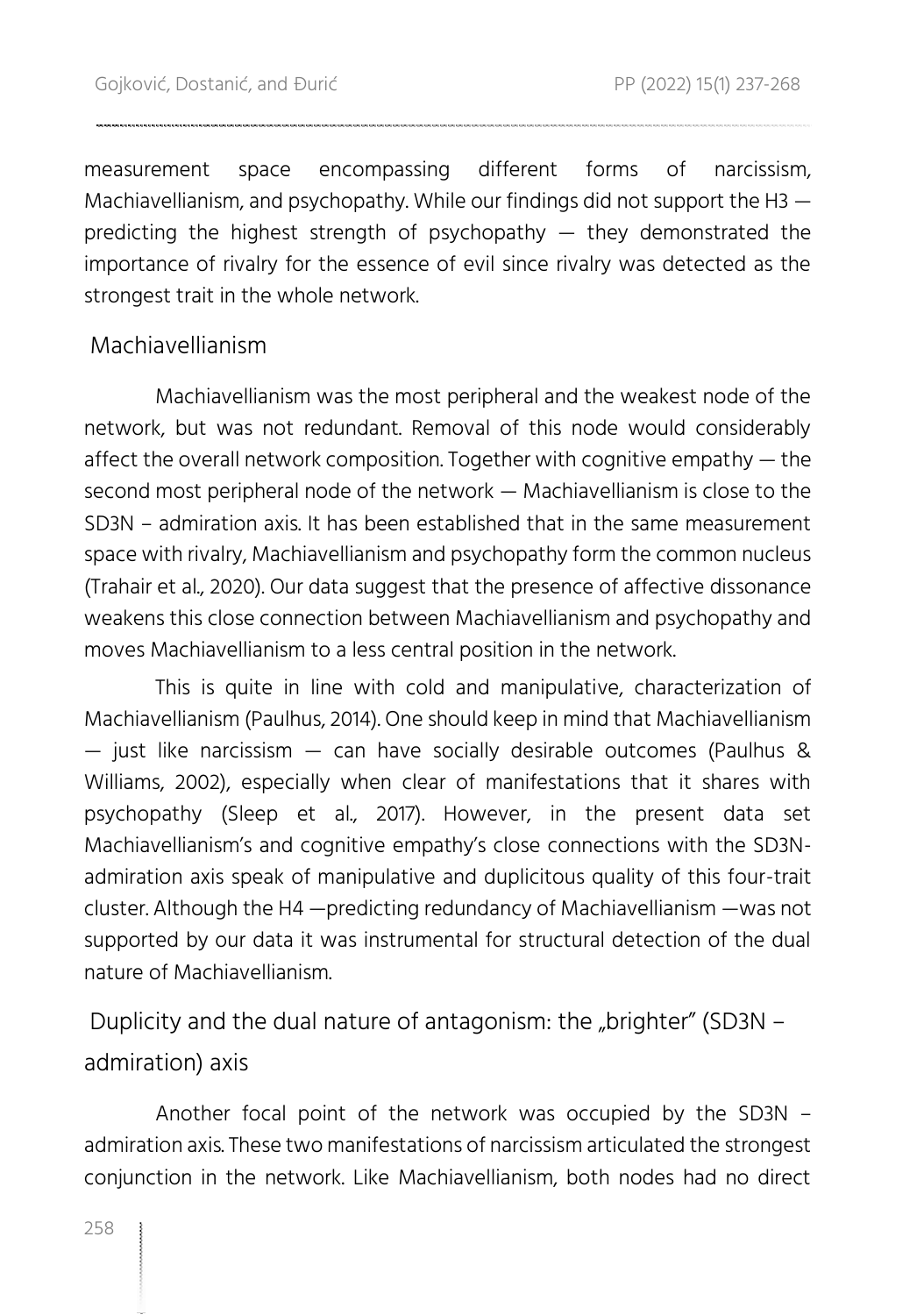connections with either index of affective empathy and positively correlated with cognitive empathy. Besides, SD3N and admiration (agentic narcissism) were strongly connected and had comparable centrality and redundancy coefficients. This is consistent with previous reports on the heterogenic nature of narcissism and on the agentic rather than antagonistic nature of SD3N (Rogoza et al., 2019). However, there are several reasons why the SD3N – admiration axis stands as a reminder of antagonistic duplicity. Firstly, it carried unique information since according to Zhang clustering coefficient the overall network configuration would be more affected by the removal of SD3N than by the removal of psychopathy. Secondly, at the zero-order correlation level of analysis, both SD3N and admiration positively correlated with psychopathy, Machiavellianism, rivalry, and affective dissonance, and negatively with affective resonance indicating that SD3N's nature is not entirely agentic. Direct link of SD3N- admiration nodes with cognitive empathy but not with either index of affective empathy additionally supports the premise about the duplicitous face of narcissism (Back et al, 2013). Through its positive association with cognitive empathy, narcissism camouflages its fundamentally aversive character since the absence of the resonant affective response unequivocally conveys the antagonistic nature of SD3N. In the narcissists, presence of cognitive empathy is primarily indicative of instrumentally refined proficiency for reading emotional states of others. Thus, both narcissism and Machiavellianism disguise their fundamentally aversive character since the absence of the resonant affective response unequivocally conveys the antagonistic nature of SD3N. From this perspective, it could be argued that narcissism provides plasticity to the dual nature of antagonism (Rogoza et al., 2019). With caution, the SD3N – admiration axis can be described as "brighter" since it was not directly connected to contradictory affective deficits, quite in line with the H5 – predicting an indirect link between the SD3N/admiration cluster with affective empathy, a link mediated by psychopathy and rivalry.

In this context, the place and role of cognitive empathy in the constellation of aversive traits deserves additional comments. In their seminal paper, Vachon and Lynam (2016) likewise report that cognitive empathy bore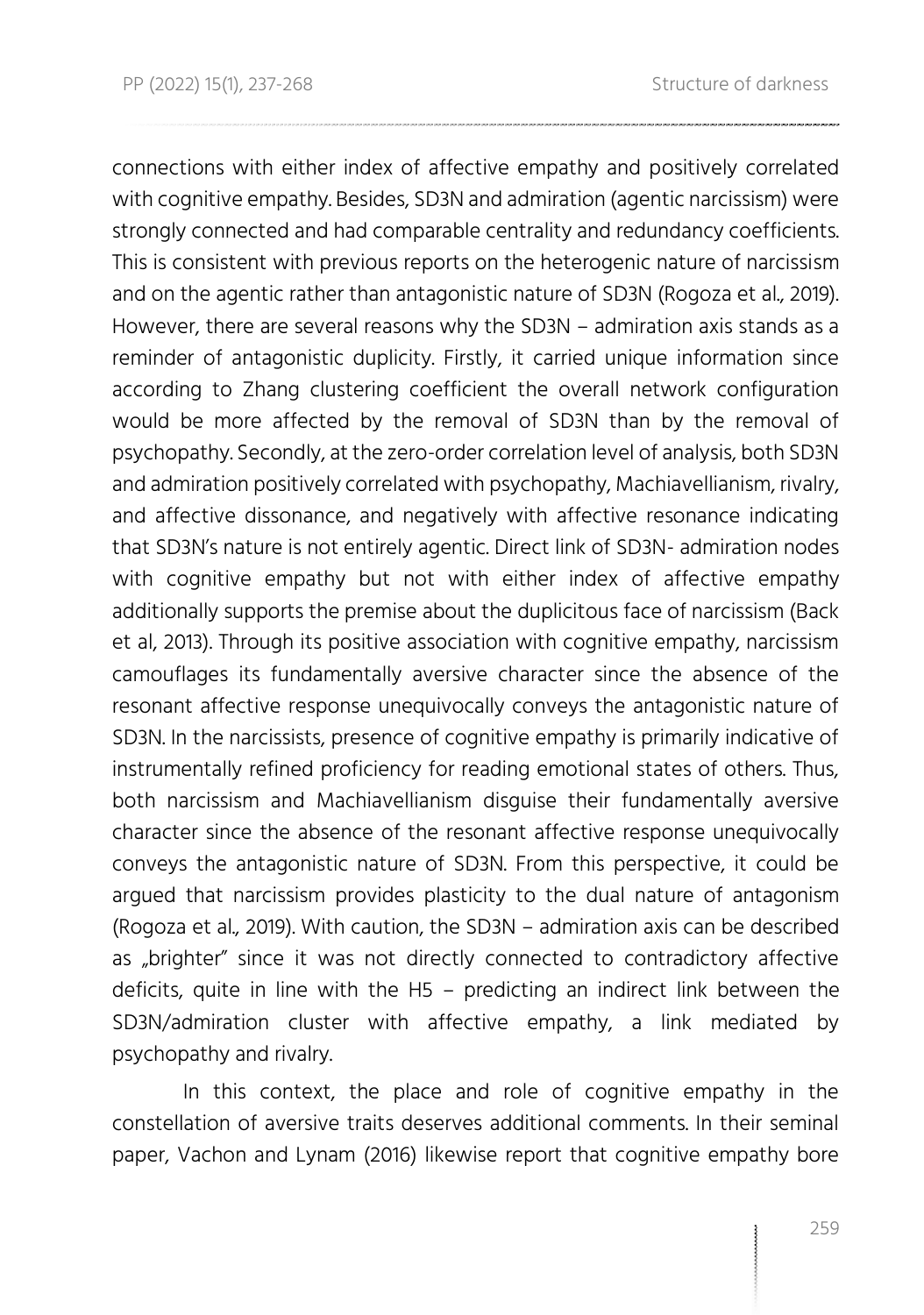little association with externalizing psychopathology. Thus, position of cognitive empathy vis-à-vis different dimensions of affective empathy and vis-à-vis malevolent personality traits remains unclear and should be a subject of future studies.

### The Dark Triad and empathy

Structural analysis of the present measurement space confirmed consistency of the DT but also the dual nature of both narcissism and Machiavellianism. The DT traits were divergently related to distinct forms of empathic deficit, quite in alignment with the original paradigm (Paulhus & Williams, 2002). Psychopathy was the linchpin connecting affective deficit and two other DT traits, a clear manifestation of its central position in the DT. This finding may throw additional light on the incongruous reports on the connection between DT and empathy (Wai & Tiliopoulos, 2012). Psychopathy is the mainstay of the variance shared by DT traits (Glenn & Sellbom, 2015). It seems that affective dissonance is the central point of antagonism or the core of evil, and psychopathy is the core of the DT.

### Contributions and implications

The foremost novelty of the study arises from the application of a structural viewpoint and the ensuing importance of rivalry (the dark narcissism) and affective dissonance (the dark empathy) in the constellation of antagonistic traits. This change of perspective was enabled by the relatively novel and more nuanced approaches to empathy as defined by ACME, and narcissism as defined by NARQ. According to Jonason and Kroll (2015), one- and two-dimensional approaches to empathy fall short of demonstrating any compelling moderation effect between empathy and the DT traits. This study has successfully overcome this deficiency by revealing an intricate web bridging ACME and SD3 dimensions. The network analysis identified both direct and indirect structural relationships among the study variables, an information exceeding the scope of the traditional latent variable approach. In addition to original insights about the roles of qualitative empathic deficit and toxic narcissism in the pattern of antagonistic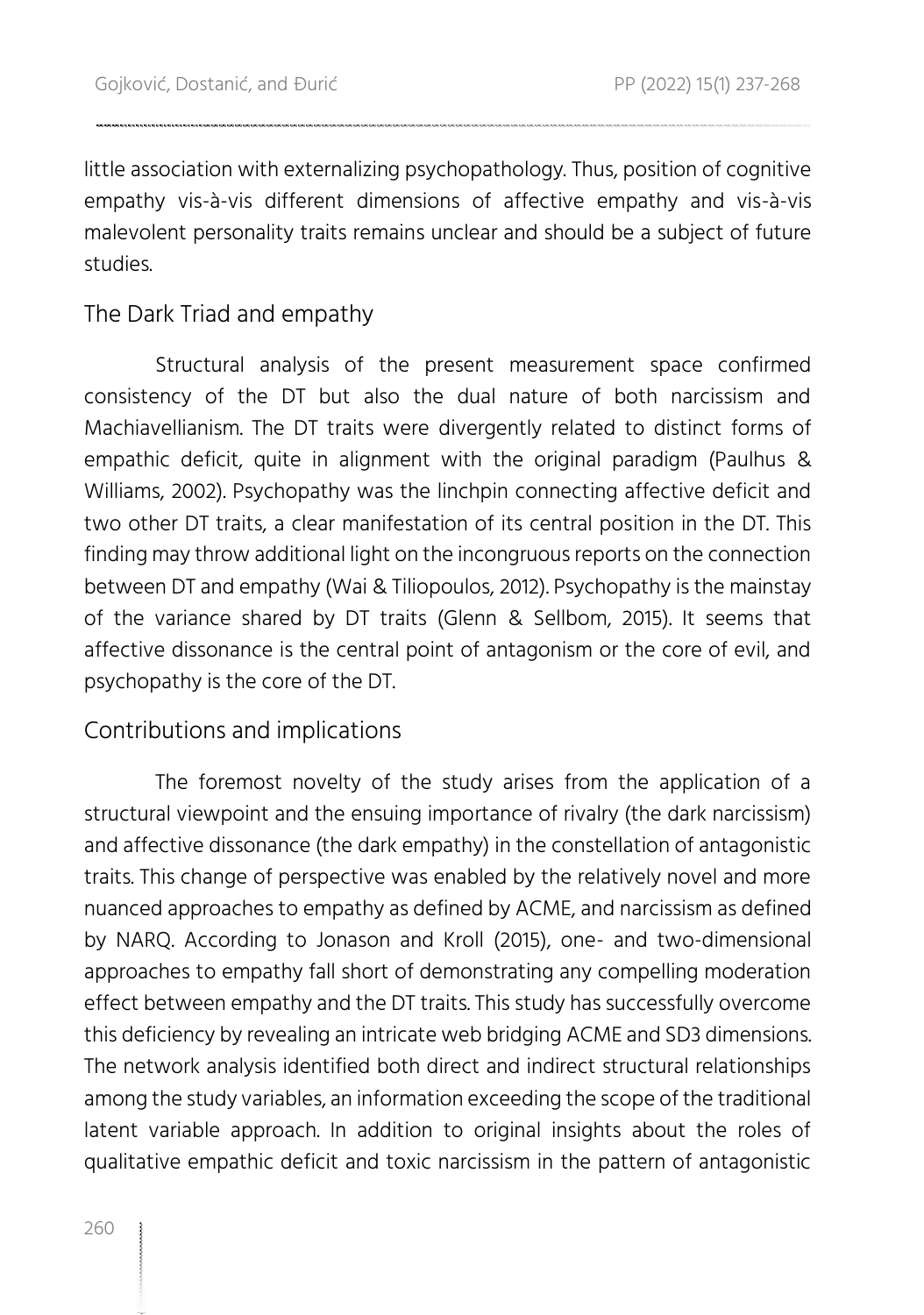traits, the network analysis supported the notion about the heterogeneous nature of DT, with psychopathy as the mainstay of the joint nucleus. The use of the ACME model was justified by findings pointing at the prominence of qualitative distortion of empathic response. While this is in line with previous reports on presence of inappropriate emotions among the psychopaths, this study recommends simultaneous assessment of antagonistic narcissism in the forthcoming studies of socially aversive behaviors.

### Limitations

Several imperfections hinder contributions of this study. It was based on self-reports from a relatively small, non-clinical and non-representative sample of mostly adolescents from a geographically limited area, potentially restricting variability of their responses and power of statistical analyses. We relied on the validated Serbian version of SD3 (Dinić et al., 2018) and on non-validated translations of NARQ and ACME. While both NARQ and SD3 have been used in studies including adolescents (Rogoza et al., 2019) they were originally developed and validated on adult respondents. Another important limitation originates from the relatively modest reliability of SD3N. Relatively low reliability of this measure has been reported in other studies utilizing SD3 (Dinić et al., 2020). Nevertheless, the soundness of our data was demonstrated by their overall interpretability and internal consistency.

### Conclusion

Network analysis disclosed critical position of affective dissonance and rivalry in the overall network composition, and pointed at predictive mediations among the variables, an information that was inaccessible by other statistical methods. Our data support the notion that empathic deficit is the mainstay of antagonism. Accordingly, divergent forms of empathic deficit may explain different manifestations and intensity of antagonism. It seems that the critical empathic deficit is not the absence of an adequate affective response but rather the presence of a contradictory affective response. If so, as suggested by our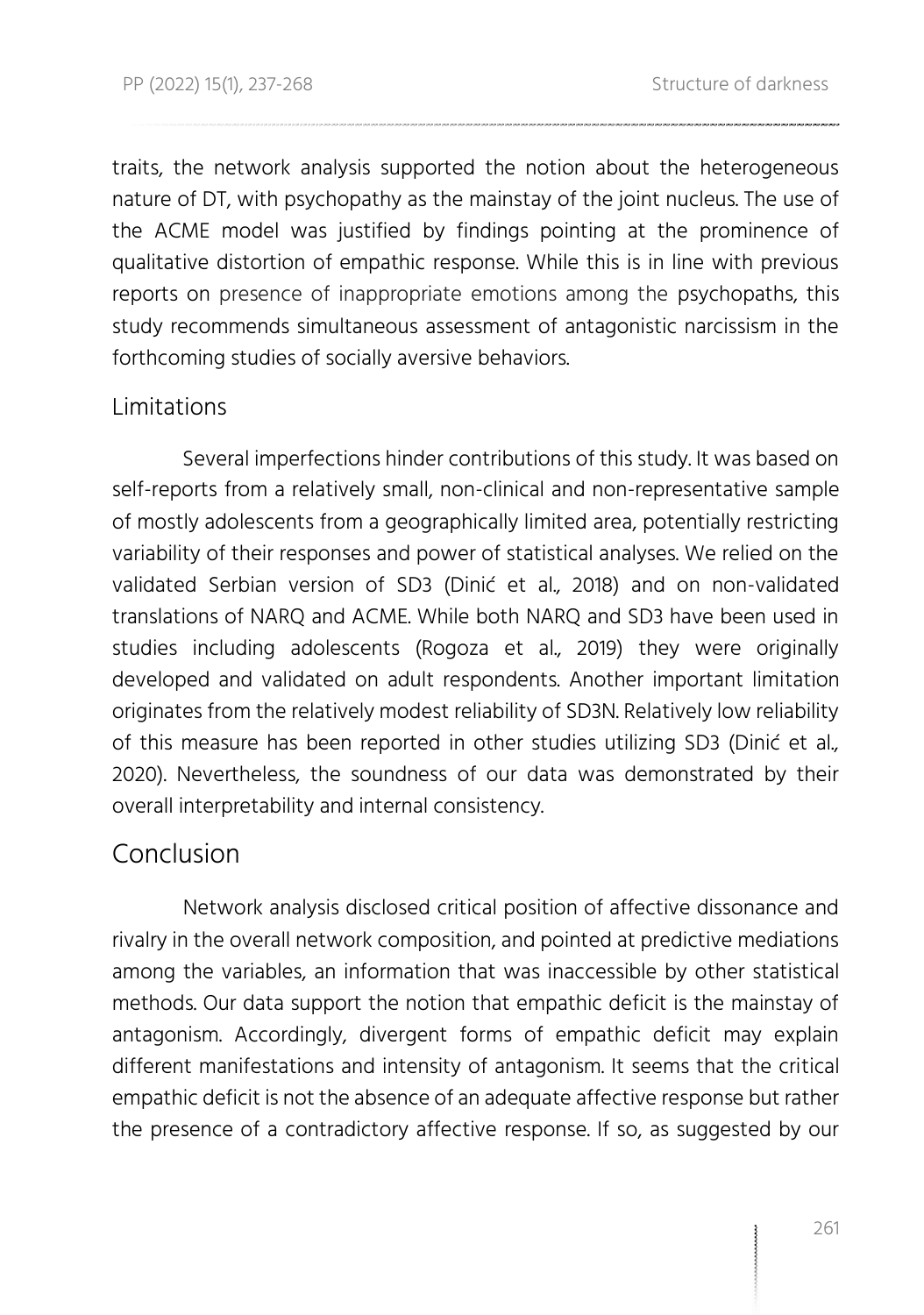data, affective dissonance (additionally endorsed by its strong association with rivalry) is a strong candidate for the dark core of personality.

### Funding

This work was supported by the Provincial Secretariat for Higher Education and Scientific Research, Autonomous Province of Vojvodina, Republic of Serbia (Pokrajinski sekretarijat za visoko obrazovanje i naučnoistraživačku delatnost); number: 142-451- 2518/2021.

### Conflict of Interest

There is no conflict of interest to report.

#### Data availability statement

The dataset, R code and Supplementary Materials are publicly available at: [https://osf.io/7jcks/.](https://osf.io/7jcks/) 

### Reference

- Back M.D. (2018) The Narcissistic Admiration and Rivalry Concept. In: Hermann A., Brunell A., Foster J. (eds) Handbook of Trait Narcissism (pp. 57-67). Springer, Cham. [https://doi.org/10.1007/978-3-319-92171-6\\_6](https://doi.org/10.1007/978-3-319-92171-6_6)
- Back, M. D., Küfner, A. C., Dufner, M., Gerlach, T. M., Rauthmann, J. F., & Denissen, J. J. (2013). Narcissistic admiration and rivalry: Disentangling the bright and dark sides of narcissism. Journal of Personality and Social Psychology, 105(6), 1013– 1037.<https://doi.org/10.1037/a0034431>
- Baron-Cohen, S. (2012). The science of evil: On empathy and the origins of cruelty. Basic books.
- Baron-Cohen, S., & Wheelwright, S. (2004). The empathy quotient: An investigation of adults with Asperger Syndrome or high functioning autism, and normal sex differences. Journal of Autism and Developmental Disorders, 34(2), 163–175. <https://doi.org/10.1023/B:JADD.0000022607.19833.00>
- Bernhardt, B. C., & Singer, T. (2012). The neural basis of empathy. Annual Review of Neuroscience, <sup>35</sup>, 1–23.<https://doi.org/10.1146/annurev-neuro-062111-150536>
- Burgmer, P., Weiss, A., & Ohmann, K. (2021). I don't feel ya: How narcissism shapes empathy. Self and Identity, 20(2), 199-215. <https://doi.org/10.1080/15298868.2019.1645730>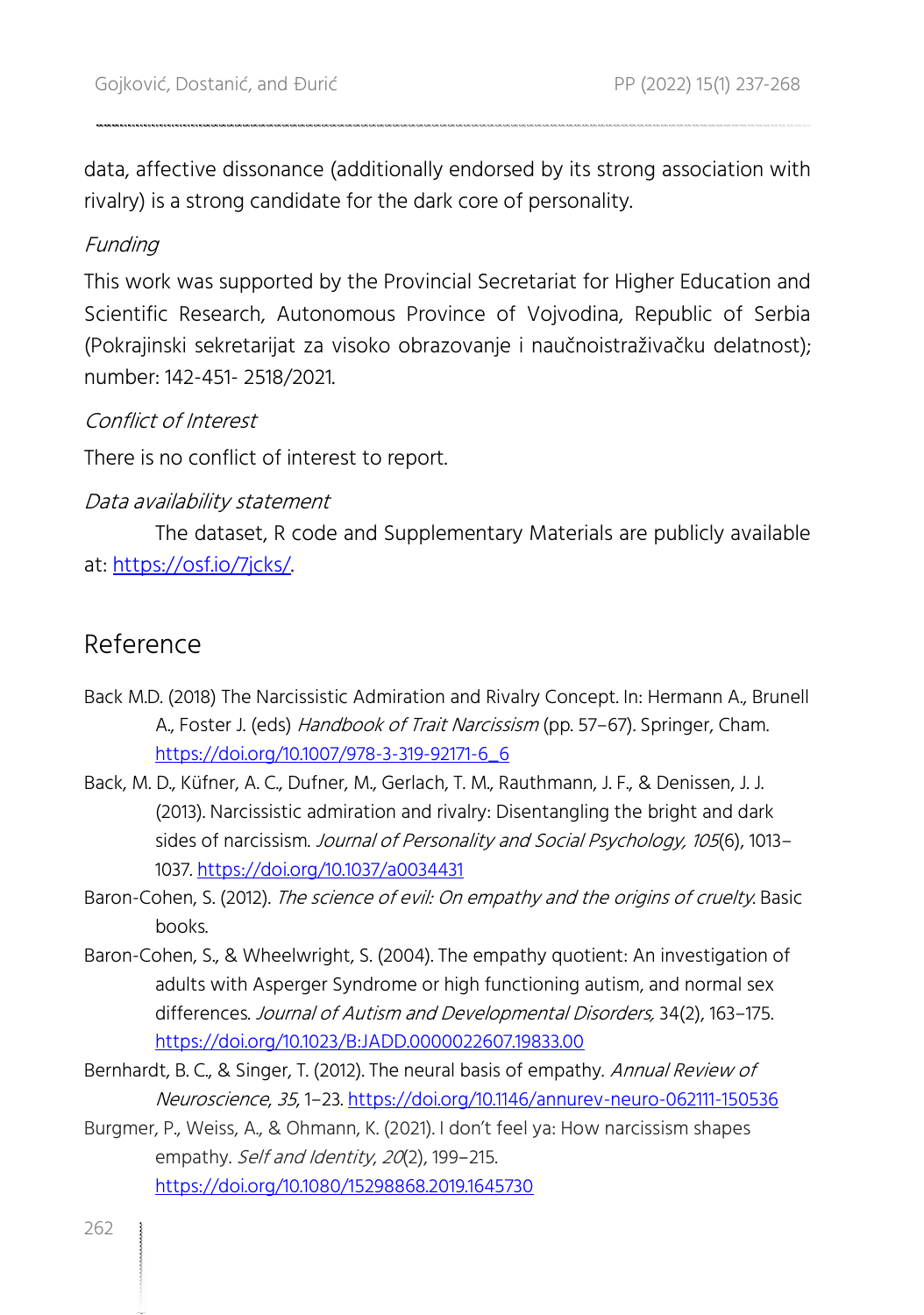Christie, R., & Geis, F. L. (1970). Machiavellianism. Academic Press, Incorporated.

- Costantini, G., Richetin, J., Preti, E., Casini, E., Epskamp, S., & Perugini, M. (2019). Stability and variability of personality networks. A tutorial on recent developments in network psychometrics. Personality and Individual Differences, 136, 68–78. <https://doi.org/10.1016/j.paid.2017.06.011>
- Davis, M. H. (1983). Measuring individual differences in empathy: Evidence for a multidimensional approach. Journal of Personality and Social Psychology, <sup>44</sup>(1), 113–126. https://psycnet.apa.org/doi/10.1037/0022-3514.44.1.113
- Dinić, B. M., Petrović, B., & Jonason, P. K. (2018). Serbian adaptations of the Dark Triad Dirty Dozen (DTDD) and Short Dark Triad (SD3). Personality and Individual Differences, 134, 321–328.<https://doi.org/10.1016/j.paid.2018.06.018>
- Dinić, B. M., Wertag, A., Tomašević, A., & Sokolovska, V. (2020). Centrality and redundancy of the Dark Tetrad traits. Personality and Individual Differences, <sup>155</sup>, 109621.<https://doi.org/10.1016/j.paid.2019.109621>
- Dinić, B.M, & Wertag, A. (2017, July). The Dark Tetrad network. Poster presented at the ISSID 2017 Conference, Warsaw, Poland.
- Egan, V., Chan, S., & Shorter, G. W. (2014). The Dark Triad, happiness and subjective wellbeing. Personality and Individual Differences, <sup>67</sup>, 17–22. <https://doi.org/10.1016/j.paid.2014.01.004>
- Epskamp, S., Cramer, A. O., Waldorp, L. J., Schmittmann, V. D., & Borsboom, D. (2012). ggraph: Network visualizations of relationships in psychometric data. Journal of Statistical Software, <sup>48</sup>(4), 1–18.<http://dx.doi.org/10.18637/jss.v048.i04>
- Epskamp, S., Rhemtulla, M., & Borsboom, D. (2017). Generalized network psychometrics: Combining network and latent variable models. Psychometrika, 82(4), 904-927. <https://doi.org/10.1007/s11336-017-9557-x>
- Fatfouta, R., Zeigler-Hill, V., &Schröder-Abé, M. (2017). I'm merciful, am I not? Facets of narcissism and forgiveness revisited. Journal of Research in Personality, 70, 166-173[. https://doi.org/10.1016/j.jrp.2017.07.007](https://doi.org/10.1016/j.jrp.2017.07.007)
- Glenn, A. L., & Sellbom, M. (2015). Theoretical and empirical concerns regarding the dark triad as a construct. Journal of Personality Disorders, 29(3), 360-377. [https://doi.org/10.1521/pedi\\_2014\\_28\\_162](https://doi.org/10.1521/pedi_2014_28_162)
- Hall, J. A., & Schwartz, R. (2019). Empathy present and future. The Journal of Social Psychology, 159(3), 225–243[. https://doi.org/10.1080/00224545.2018.1477442](https://doi.org/10.1080/00224545.2018.1477442)
- Hare, R. D., & Neumann, C. S. (2009). Psychopathy: Assessment and forensic implications. The Canadian Journal of Psychiatry, 54(12), 791-802. <https://doi.org/10.1177%2F070674370905401202>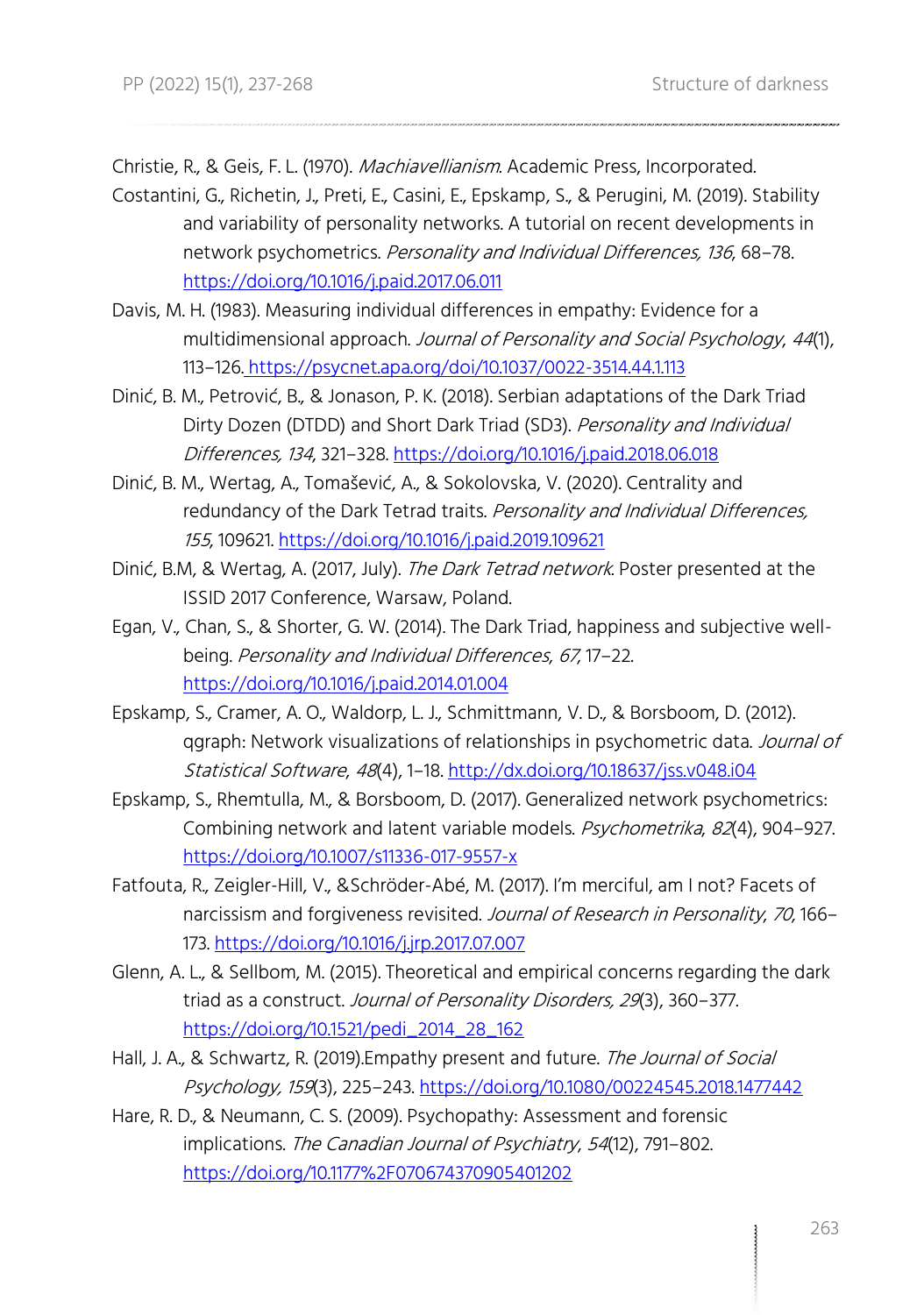- Hare, R. D., Hart, S. D., & Harpur, T. J. (1991). Psychopathy and the DSM-IV criteria for antisocial personality disorder. Journal of Abnormal Psychology, 100(3), 391-398. <https://psycnet.apa.org/doi/10.1037/0021-843X.100.3.391>
- Heym, N., Kibowski, F., Bloxsom, C. A., Blanchard, A., Harper, A., Wallace, L., ... & Sumich, A. (2021). The Dark Empath: Characterising dark traits in the presence of empathy. Personality and Individual Differences, 110172. <https://doi.org/10.1016/j.paid.2020.110172>
- Hodson, G., Book, A., Visser, B. A., Volk, A. A., Ashton, M. C., & Lee, K. (2018). Is the Dark Triad common factor distinct from low Honesty-Humility? Journal of Research in Personality, <sup>73</sup>, 123–129. <https://doi.org/10.1016/j.jrp.2017.11.012>
- Johnson, L. K., Plouffe, R. A., & Saklofske, D. H. (2019). Subclinical sadism and the Dark Triad. Journal of Individual Differences, 40, 127–133. [https://doi.org/10.1027/1614-](https://doi.org/10.1027/1614-0001/a000284) [0001/a000284](https://doi.org/10.1027/1614-0001/a000284)
- Jolliffe, D., & Farrington, D. P. (2006). Development and validation of the Basic Empathy Scale. Journal of Adolescence, 29(4), 589-611. <https://doi.org/10.1016/j.adolescence.2005.08.010>
- Jonason, P. K., & Krause, L. (2013). The emotional deficits associated with the Dark Triad traits: Cognitive empathy, affective empathy, and alexithymia. Personality and Individual Differences, <sup>55</sup>(5), 532–537.<https://doi.org/10.1016/j.paid.2013.04.027>
- Jonason, P. K., & Kroll, C. H. (2015). A multidimensional view of the relationship between empathy and the dark triad. Journal of Individual Differences, 36(3), 150-156. [https://doi.org/10.1027/1614-0001/a000166](https://psycnet.apa.org/doi/10.1027/1614-0001/a000166)
- Jonason, P. K., Strosser, G. L., Kroll, C. H., Duineveld, J. J., &Baruffi, S. A. (2015). Valuing myself over others: The Dark Triad traits and moral and social values. Personality and Individual Differences, <sup>81</sup>, 102–106. <https://doi.org/10.1016/j.paid.2014.10.045>
- Jones, D. N., & Paulhus, D. L. (2014). Introducing the Short Dark Triad (SD3): A brief measure of dark personality traits. Assessment, 21(1), 28-41. <https://doi.org/10.1177/1073191113514105>
- Kajonius, P. J., & Björkman, T. (2019). Individuals with dark traits have the ability but not the disposition to empathize. Personality and Individual Differences, 155, 109716. <https://doi.org/10.1016/j.paid.2019.109716>
- Leckelt, M., Küfner, A. C., Nestler, S., & Back, M. D. (2015). Behavioral processes underlying the decline of narcissists' popularity over time. Journal of Personality and Social Psychology, <sup>109</sup>(5), 856–871. <https://doi.org/10.1037/pspp0000057>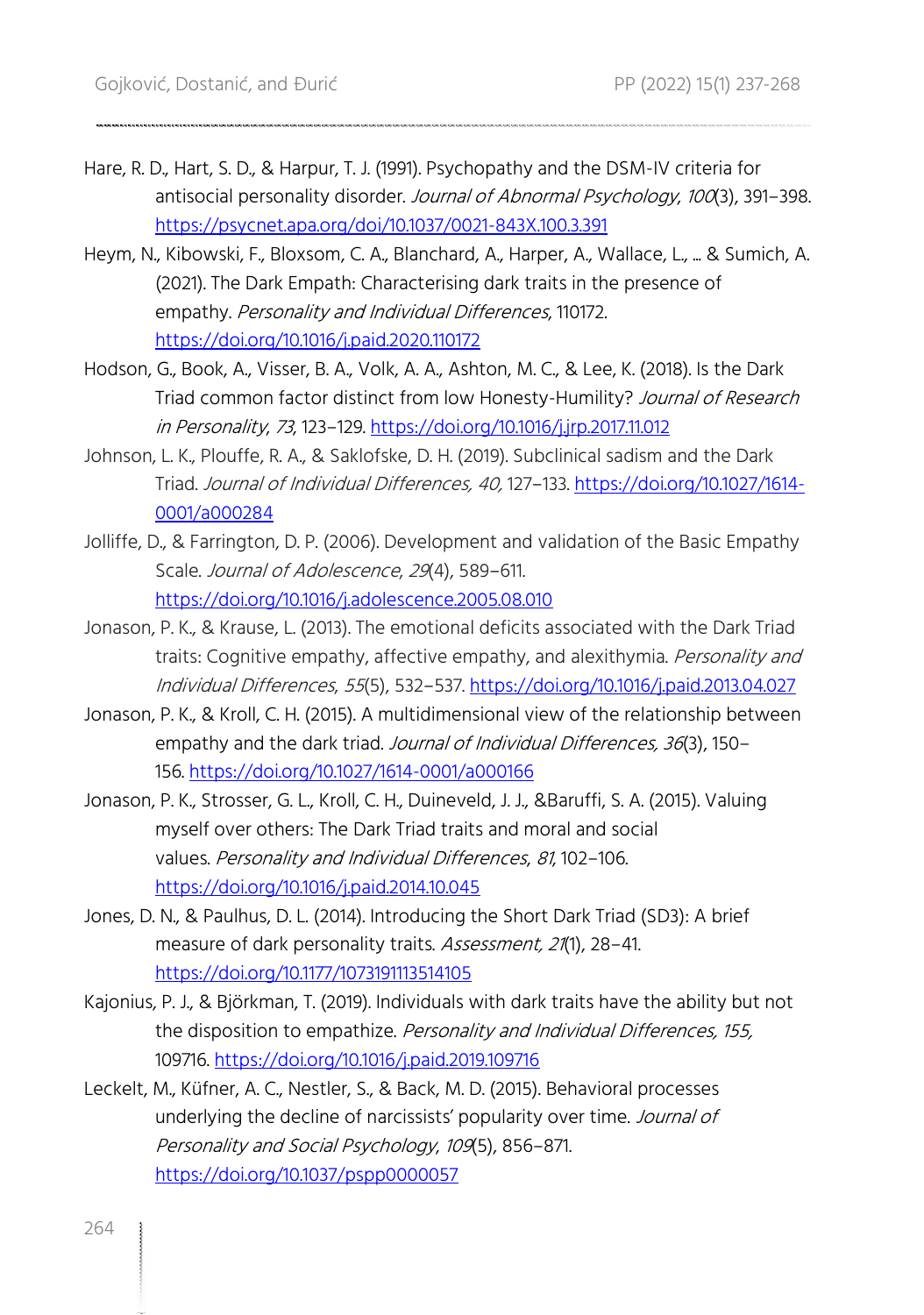Leunissen, J. M., Sedikides, C., &Wildschut, T. (2017). Why narcissists are unwilling to apologize: The role of empathy and guilt. *European Journal of Personality, 31*(4), 385–403.<https://doi.org/10.1002/per.2110>

- Martin, B. A., Jin, H. S., O'Connor, P. J., & Hughes, C. (2019). The relationship between narcissism and consumption behaviors: A comparison of measures. Personality and Individual Differences, <sup>141</sup>, 196–199[. https://doi.org/10.1016/j.paid.2019.01.014](https://doi.org/10.1016/j.paid.2019.01.014)
- Miller, J. D., Hyatt, C. S., Maples‐Keller, J. L., Carter, N. T., & Lynam, D. R. (2017). Psychopathy and Machiavellianism: A distinction without a difference?. Journal of Personality, <sup>85</sup>(4), 439–453[. https://doi.org/10.1111/jopy.12251](https://doi.org/10.1111/jopy.12251)
- Moor, L., & Anderson, J. R. (2019). A systematic literature review of the relationship between dark personality traits and antisocial online behaviours. Personality and Individual Differences, <sup>144</sup>, 40–55[. https://doi.org/10.1016/j.paid.2019.02.027](https://doi.org/10.1016/j.paid.2019.02.027)
- Moshagen, M., Hilbig, B. E., & Zettler, I. (2018). The dark core of personality. *Psychological* Review, <sup>125</sup>(5), 656–688[. https://doi.org/10.1037/rev0000111](https://doi.org/10.1037/rev0000111)
- Muris, P., Merckelbach, H., Otgaar, H., & Meijer, E. (2017). The malevolent side of human nature: A meta-analysis and critical review of the literature on the dark triad (narcissism, Machiavellianism, and psychopathy). Perspectives on Psychological Science, 12(2), 183–204.<https://doi.org/10.1177/1745691616666070>
- Murphy, B. A., Costello, T. H., Watts, A. L., Cheong, Y. F., Berg, J. M., & Lilienfeld, S. O. (2018). Strengths and weaknesses of two empathy measures: A comparison of the measurement precision, construct validity, and incremental validity of two multidimensional indices. Assessment, 27(2), 246-260. <https://doi.org/10.1177/1073191118777636>
- Papageorgiou, K. A., Benini, E., Bilello, D., Gianniou, F. M., Clough, P. J., & Costantini, G. (2019). Bridging the gap: A network approach to Dark Triad, Mental Toughness, the Big Five, and perceived stress. Journal of Personality, 876), 1250-1263. <https://doi.org/10.1111/jopy.12472>
- Paulhus, D. L. & Williams, K. M. (2002). The Dark Triad of personality: narcissism, Machiavellianism, and psychopathy. Journal of Research in Personality, 36(6), 556–563. [https://doi.org/10.1016/S0092-6566\(02\)00505-6.](https://doi.org/10.1016/S0092-6566(02)00505-6)
- Paulhus, D. L. (2014). Toward a taxonomy of dark personalities. Current Directions in Psychological Science, 23(6), 421–426[. https://doi.org/10.1177/0963721414547737](https://doi.org/10.1177/0963721414547737)
- Persson, B. N., Kajonius, P. J., & Garcia, D. (2019). Revisiting the structure of the Short Dark Triad. Assessment, 26(1), 3-16.<https://doi.org/10.1177/1073191117701192>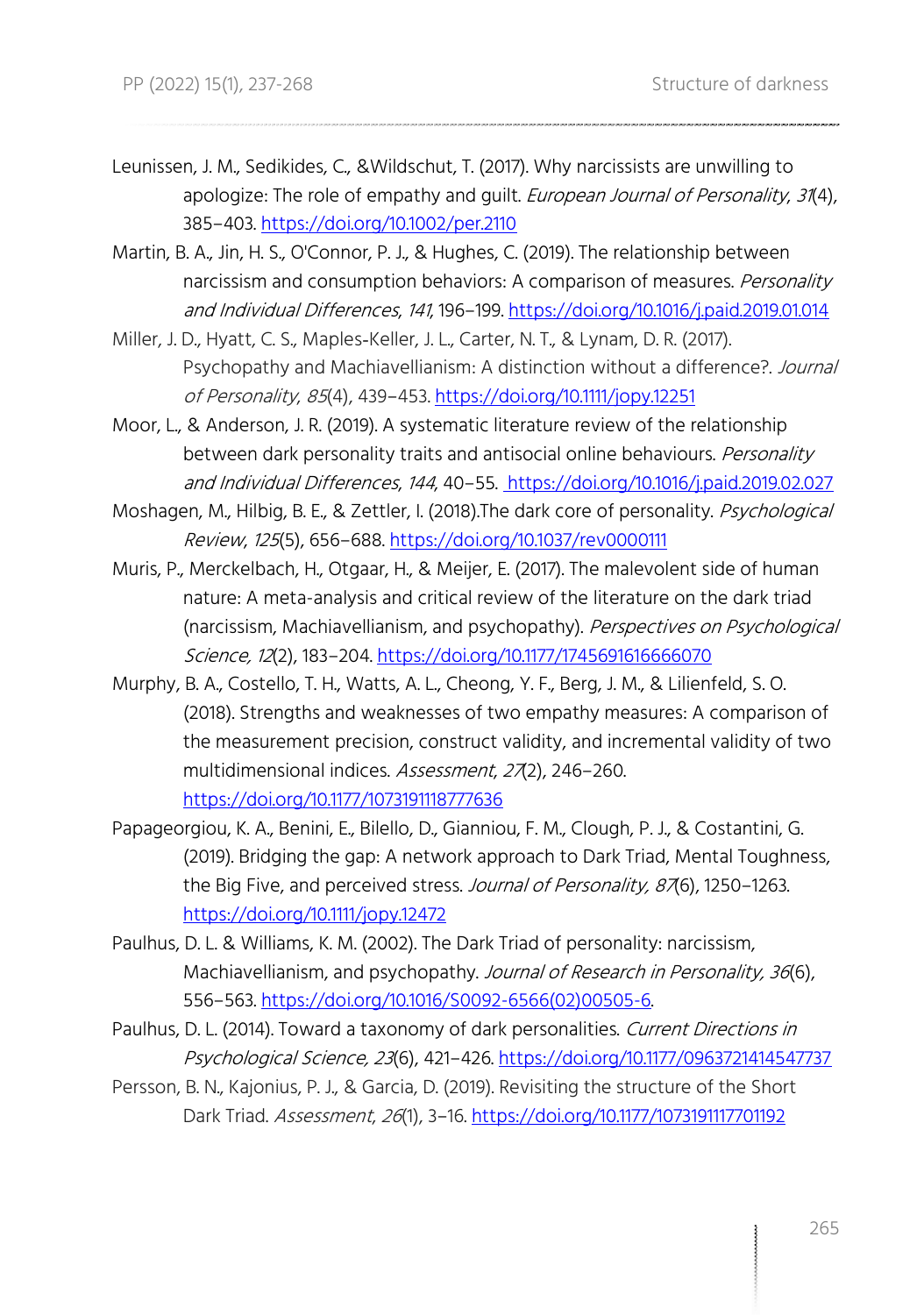- Prusik, M., & Szulawski, M. Ł. (2019). The relationship between the Dark Triad personality traits, motivation at work, and burnout among HR recruitment workers. Frontiers in Psychology, 10, 1290[. https://doi.org/10.3389/fpsyg.2019.01290](https://doi.org/10.3389/fpsyg.2019.01290)
- Rauthmann, J. F., & Kolar, G. P. (2012). How "dark" are the Dark Triad traits? Examining the perceived darkness of narcissism, Machiavellianism, and psychopathy. Personality and Individual Differences, <sup>53</sup>(7), 884–889. <https://doi.org/10.1016/j.paid.2012.06.020>
- Rogoza, R., Kowalski, C. M., & Schermer, J. A. (2019). Dark Triad Traits Within the Framework of the Circumplex of Personality Metatraits Model. Journal of Individual Differences, 40(3), 168–176[. https://doi.org/10.1027/1614-0001/a00028](https://doi.org/10.1027/1614-0001/a00028)
- Rogoza, R., Wyszyńska, P., Maćkiewicz, M., &Cieciuch, J. (2016). Differentiation of the two narcissistic faces in their relations to personality traits and basic values. Personality and Individual Differences, <sup>95</sup>, 85–88. <https://doi.org/10.1016/j.paid.2016.02.038>
- Rogoza, R., Żemojtel-Piotrowska, M., & Campbel, W. K. (2018). Measurement of narcissism: From classical applications to modern approaches. Studia Psychologica, 1(18), 27–48.
- Sleep, C. E., Lynam, D. R., Hyatt, C. S., & Miller, J. D. (2017). Perils of partialing redux: The case of the Dark Triad. Journal of Abnormal Psychology, 126(7), 939–950. <https://doi.org/10.1037/abn0000278>
- Stotland, E., Sherman, S. E., & Shaver, K. G. (1971). Empathy and birth order: Some experimental explorations. University of Nebraska Press.
- Szabó, E., & Bereczkei, T. (2017). Different Paths to Different Strategies? Unique Associations Among Facets of the Dark Triad, Empathy, and Trait Emotional Intelligence. Advances in Cognitive Psychology, <sup>13</sup>(4), 306–313. [https://doi.org/10.5709/acp-0230-7.](https://doi.org/10.5709/acp-0230-7)
- Trahair, C., Baran, L., Flakus, M., Kowalski, C. M., & Rogoza, R. (2020). The structure of the Dark Triad traits: A network analysis. Personality and Individual Differences, 167, 110265.<https://doi.org/10.1016/j.paid.2020.110265>
- Truhan, T. E., Wilson, P., Mõttus, R., & Papageorgiou, K. A. (2021). The many faces of dark personalities: An examination of the Dark Triad structure using psychometric network analysis. Personality and Individual Differences, <sup>171</sup>, 110502. <https://doi.org/10.1016/j.paid.2020.110502>
- Turner, I. N., Foster, J. D., & Webster, G. D. (2019). The Dark Triad's inverse relations with cognitive and emotional empathy: High-powered tests with multiple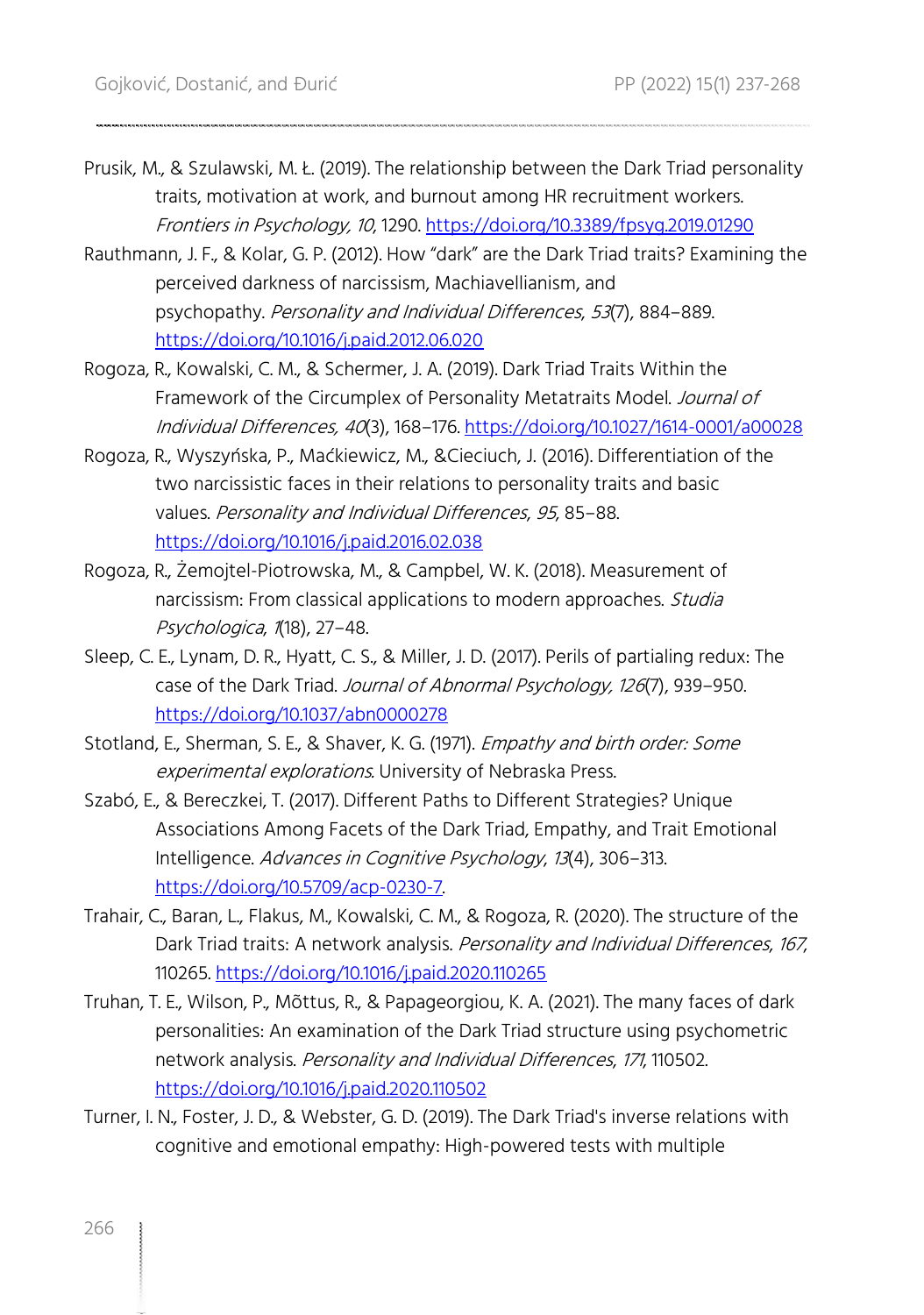measures. Personality and Individual Differences, <sup>139</sup>, 1–6. <https://doi.org/10.1016/j.paid.2018.10.030>

- Vachon, D. D., & Lynam, D. R. (2016). Fixing the problem with empathy: Development and validation of the affective and cognitive measure of empathy. Assessment, <sup>23</sup>(2), 135–149.<https://doi.org/10.1177/1073191114567941>
- Vize, C. E., Lynam, D. R., Collison, K. L., & Miller, J. D. (2018). Differences among dark triad components: A meta-analytic investigation. Personality Disorders: Theory, Research, and Treatment, 9(2), 101–111[. https://doi.org/10.1037/per0000222](https://doi.org/10.1037/per0000222)
- Wai, M., & Tiliopoulos, N. (2012). The affective and cognitive empathic nature of the dark triad of personality. Personality and Individual Differences, 52(7), 794-799. <https://doi.org/10.1016/j.paid.2012.01.008>
- Watts, A. L., Waldman, I. D., Smith, S. F., Poore, H. E., &Lilienfeld, S. O. (2017). The nature and correlates of the dark triad: The answers depend on the questions. Journal of Abnormal Psychology, <sup>126</sup>(7), 951–968.<https://doi.org/10.1037/abn0000296>
- Wurst, S. N., Gerlach, T. M., Dufner, M., Rauthmann, J. F., Grosz, M. P., Küfner, A. C., ...&Back, M. D. (2017). Narcissism and romantic relationships: The differential impact of narcissistic admiration and rivalry. Journal of Personality and Social Psychology, 112(2), 280-306.<https://doi.org/10.1037/pspp0000113>

# Struktura mraka: mračna trijada, "mračna"

# empatija i "mračni" narcizam

# Vesna Gojković [1](https://orcid.org/0000-0002-5441-0879)<mark>10</mark>, Jelena Dostanić 1<mark>10</mark> i Veljko Đurić 1

<sup>1</sup>Odeljenje za psihologiju, Fakultet za pravne i poslovne studije dr Lazar Vrkatić, Novi Sad

### **SAŽETAK**

Uprkos opšte saglasnosti da je empatski deficit osnovna karakteristika mračnog karaktera, savremena istraživanja ukazuju da su osobine mračne trijade, posebno narcizam, različito povezane sa kognitivnom i afektivnom empatijom. Imajući to u vidu, istraživali smo strukturu mrežnog prostora definisanog upitnicima za merenje afektivne i kognitivne empatije, narcističkog divljenja i rivaliteta i mračne trijade (SD3). Dodatni model narcizma je uključen u merni prostor, jer su mnogobrojni nalazi doveli u pitanje antagonističku prirodu narcizma SD3. Primenom metoda olovkapapir testiran je ad hoc uzorak koji se sastojao od 263 maturanata i studenata,